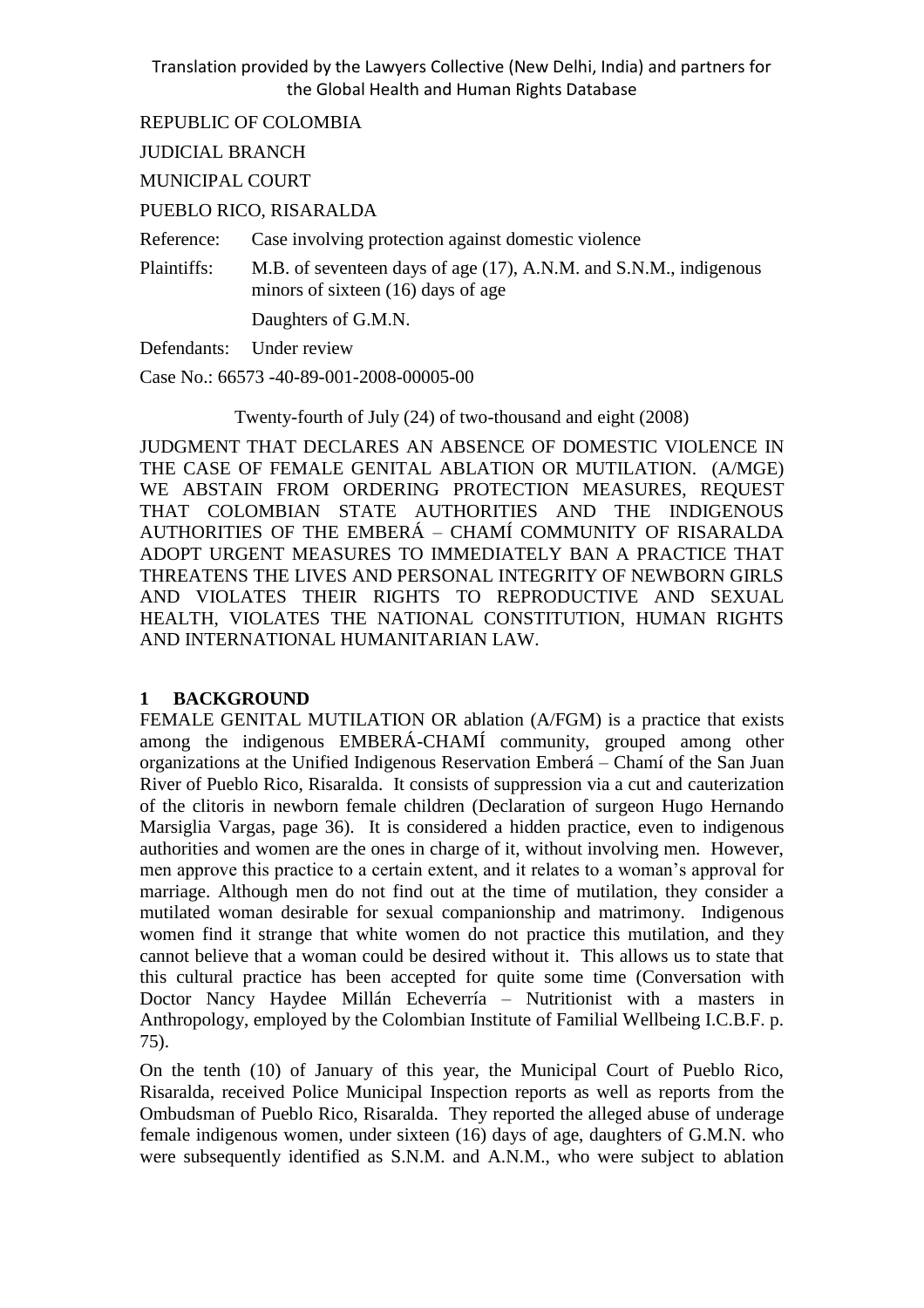procedures (Pages 1 to 8 – submissions of the Inspection and Ombudsman and answers to the statements of the minors, pp. 81 to 84).

Through a writ dated January thirty (30) of two-thousand and eight (2008), this Court chose to commence proceedings geared towards establishing whether the facts reported by the submitted proceedings, including the epidemiological reports of domestic violence cases numbers 1216 – 1217 and 1218 dated seventh (7) of December of two-thousand and seven (2007) and fourteen (14) of December of twothousand and seven (2007), signed by Doctors Hugo Hernando Marsiglia Vargas and Maria Cristina Rodriguez Castaño, physicians who are members of Hospital San Rafael de Pueblo Rico, Risaralda, who treated the referenced minors for female genital mutilation, constitute domestic violence or not and the feasibility of applying law 294 of 1996.

### **2 PROCEEDINGS PERFORMED AND DOCUMENTS INCORPORATED INTO THE RECORD**

## **2.1 DECLARATION OF THE PHYSICIAN WHO TREATED THE INDIGENOUS FEMALE MINORS**

We received a declaration of Dr. Hugo Hernando Marsiglia Vargas, doctor at Hospital San Rafael de Pueblo Rico, Risaralda, who treated the minors and indicated that he admitted them because they showed fever, chills, frequent vomiting. He claimed that when he performed their general physical assessment, he found that they were missing a clitoris and it had been mutilated. He stated that he knew that this was an ancestral practice of a few indigenous settlements, performed because they wish to prevent these children from being unfaithful when they reach adolescence or adulthood. He reported that other indigenous leaders state that this practice arises from the belief that this organ (the clitoris) can develop into a penis if it is not removed in time. He reports that the children's clitoris had been completely removed, and that the area was infected. This infection was associated with the foregoing systemic symptoms. He reports that the most serious and immediate consequence is a generalized infection that threatens the neonate's life, due to the fact that newborns' immunological system has yet to develop and an infection could cause deathly consequences. The procedure is performed with improper tools, such as knives and even using fingernails. Persons will have other types of consequences, from a psychological perspective, but we cannot determine these because we are not aware of how the indigenous community operates. He reports that, from an anatomic perspective, this practice does not affect vaginal penetration, but it will decrease sensitivity during sex. (Pages 35 to 38).

## **2.2 CONVERSATION WITH NANCY HAYDEE MILLÁN ECHEVERÍA – NUTRITIONIST WITH A MASTERS DEGREE IN ANTHROPOLOGY – OFFICER AT THE COLOMBIAN INSTITUTE OF FAMILY WELLBEING**

Dr. Millán Echeverría told the court that the Colombian Institute of Family Wellbeing knows that the Emberá-Chamí indigenous community practices Female Genital Mutilation. She referenced the agreement reached by the indigenous authorities of the municipalities of Mistrató and Pueblo Rico of the Department of Risaralda and local institutions responsible for guaranteeing the rights of the children population,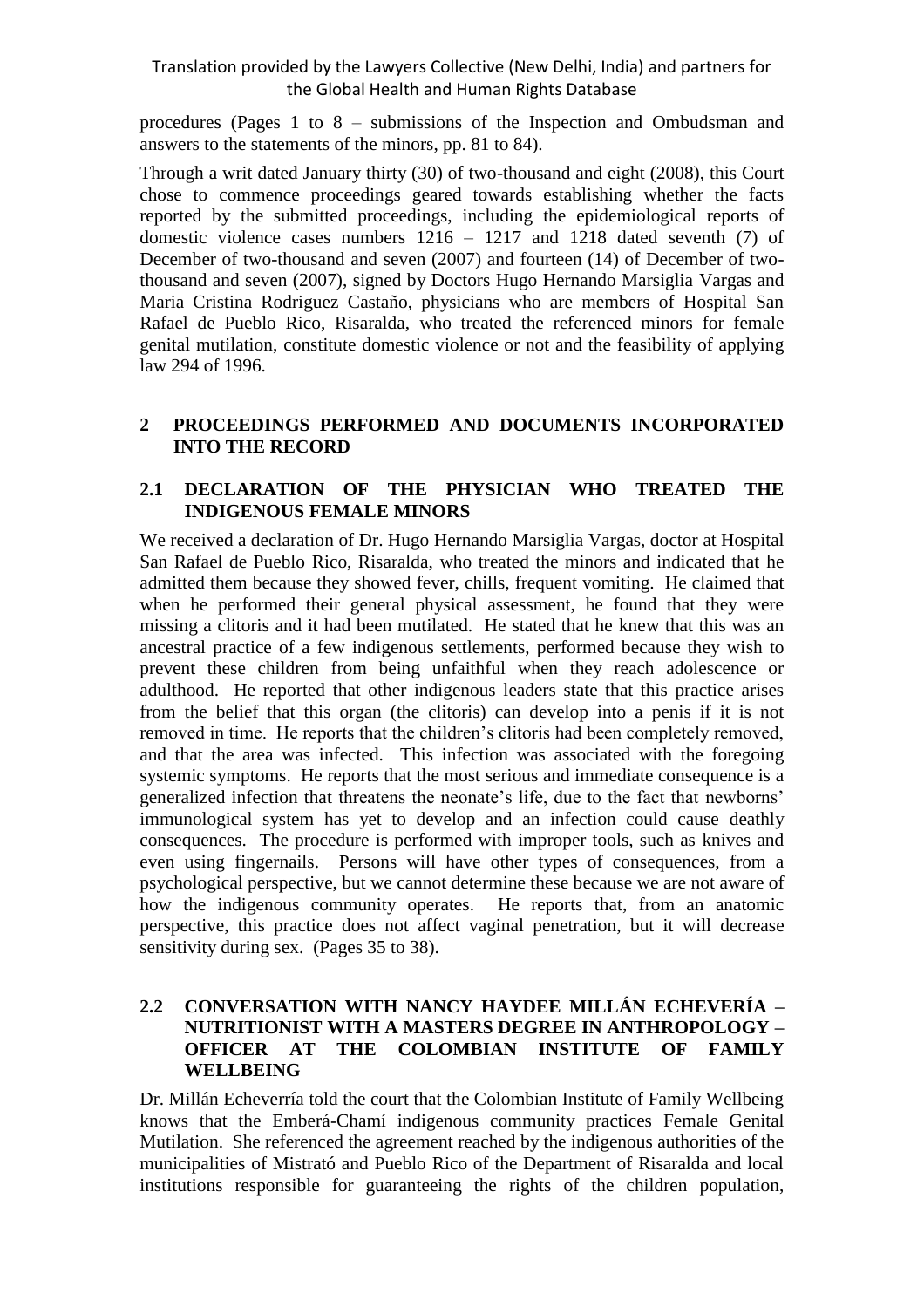including the I.C.B.F. itself, and signed in the city of Pereira on November six (6), two-thousand and seven (2007). She noted that this agreement was not very clear about how to act with respect to the matter, but that the United Nations and I.C.B.F. were developing a project to seek transformation of the practice. Moreover, at the meeting where the agreement was signed, it was clear that this practice threatens the physical integrity of girls and their right to life, because many infant girls have died. They spoke of a need to raise the awareness of indigenous authorities regarding the matter.

Regarding the origins of the FGM, she specified that it is difficult to determine whether it is an ancestral practice, although certain studies have been performed that hypothesize that it was acquired a long time ago pursuant to contact with communities of African descent. Other academics on the subject indicate that this was a regulatory measure adopted by indigenous authorities to prevent the Spanish from using their women and, to the extent that this contact could be regulated, this practice started to be incorporated into the communities. However, academics have not pinpointed the source of the practice, although it is true that it does exist and it has been performed for a long time, even if we do not know whether it arose before or after the arrival of the Spanish. The United Nations and the I.C.B.F. project attempts to determine its source, reason and importance—something that it considers necessary in order to begin an informed discussion and seek its change.

She noted that I.C.B.F.'s stance given the rights of the indigenous community under the Colombian Constitution consists of seeking change, conscious that the practice violates the four minimum legal values established by the Constitutional Court minimum values that prevail over the respect for ethnic diversity, though it must protect the standards of immunity and the extraordinary nature of the subject – that requires careful analysis as it is no ordinary subject.

She believes that the Constitutional Court, in its judgments, and in order to manage the issue, must perform significant pedagogic work prior to considering punitive orders against the community or prohibitions, because the rules of the indigenous people do not contemplate banning the practice. Indigenous women do not consider this practice inappropriate and the community does not recognize the harm caused to girls. As a result, the Constitutional Court must further a discussion with the authorities and the community, in order to begin changing the practice. She states that because it is women and midwives who perform this practice in the community, they do not recognize, as we do, the harm to the life and personal integrity of girls. Thus, the Constitutional Court must engage in thorough discussions and perform pedagogic efforts with indigenous leaders in order to change this practice.

Doctor Millán Echeverría ended by stating that she invites all state authorities to participate in the dialogues promoted by the United Nations and I.C.B.F. and not to create initial restrictive measures, but rather, to engage in a thorough analysis and then adopt pedagogic measures to change or modify this practice. In other words, put their money on education and not on prohibition.

Doctor Millán Echeverría submitted a written document that explains this foregoing position, and sets forth her concern that if FGM were immediately forbidden, or if it were the result of a process like the one that was agreed with the Emberá-Chamí authorities and includes sections of judgment C-370-02 issued by the Constitutional Court, referring to measures that apply to those who are declared immune for sociocultural reasons, when it studied the constitutional challenge filed against article 33 of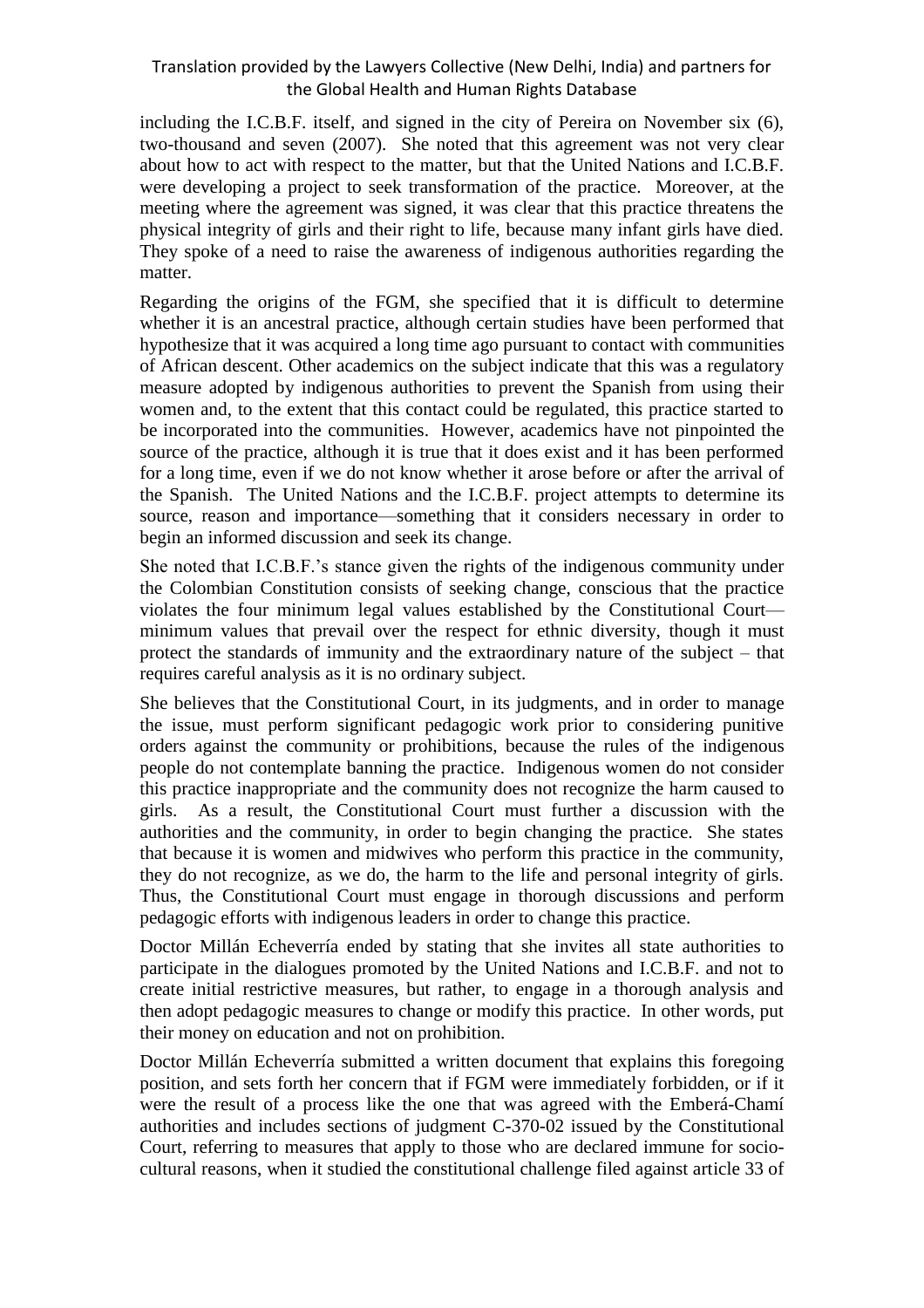Law 599 of 2000. The latter highlights the question in the judgment regarding "**…What to do with serious behavior, such as a crime, when it affects essential legal property and it is codified and unlawful, but the behavior is performed by persons who, because of certain reasons, could not act with intent? This situation brings up difficult questions regarding constitutional regimes that are based on human dignity, because such persons cannot be criminally punished for their behavior, since they did not act with the requisite intent. However, society must also take measures to prevent this behavior that, despite the fact that it was not carried out with a malicious intent, they seriously affect essential legal property, to the extent that they are not only codified and unlawful but there is also a possibility that a person can do them again, in many cases, for the same reasons why he is not able to act culpably."** (Pp. 74 to 79)

**2.3 Meeting of the judges of the municipalities of Pueblo Rico, Marsella, Guatica and Quinchia, Risaralda, with indigenous leaders who belong to the Regional Indigenous Council of Risaralda (C.R.I.R., for its initials in Spanish) carried out during the workshop with the village of Emberá – Chamí, on the twenty-seventh (27) and twenty-eighth (28) of March of two thousand and eight (2008) as part of the project to coordinate with the National Judicial System and the Special Indigenous Jurisdiction, organized by Judicial School "Rodrigo Lara Bonilla".** 

The minutes of the referenced meeting were added to the record, as transcribed from the recording of the undersigned judge. At said meeting, Mr. Alberto Wazorna Bernaza, Lead Councilmembers of the Regional Indigenous Council of Risaralda (C.R.I.R., for its initials in Spanish) gave a presentation regarding FGM – and stated that the matter must be investigated thoroughly. He indicated that he did not understand why the practice was portrayed as an ancestral custom. He is concerned that the subject can lead to a public attack against his community. He mentioned that the matter had been brought up the year before (2007) at a national encounter of the indigenous leaders of Tierra Alta (Córdoba) and they believed that certain indigenous communities had similar practices, and THEY HAD DETERMINED THAT THESE PRACTICES SHOULD DISAPPEAR. He stated that he met with the women of a series of indigenous communities and he confirmed that the practice is absent in some of these. But, given the evidence that it does exist in some places, he thinks that the community itself is the one who must decide on the subject. He insisted that it is the indigenous village itself and no other authority, or the Colombian state, the party that must decide on the subject. (p. 67).

Mr. Julio Tascon Panche, Jaibaná and Junior Governor of the Community of Corozal de Quinchía, Risaralda, agreed with thestatements of the Senior Councilmembers and reported that his wife performed FGM on his daughters. He is conscious that new generations do not know how to perform this custom properly, and thus, the community members, women, midwives, men and authorities must be made aware, so that it is regulated and it does not endanger the lives of girls. He said that the matter deserves more analysis, but he rejects any scientist who is foreign to his community – or any North-American anthropologist who questions this custom. However, he proposes that we must reach the communities in order to defend babies' lives, but the solutions should come from the communities themselves (p. 68).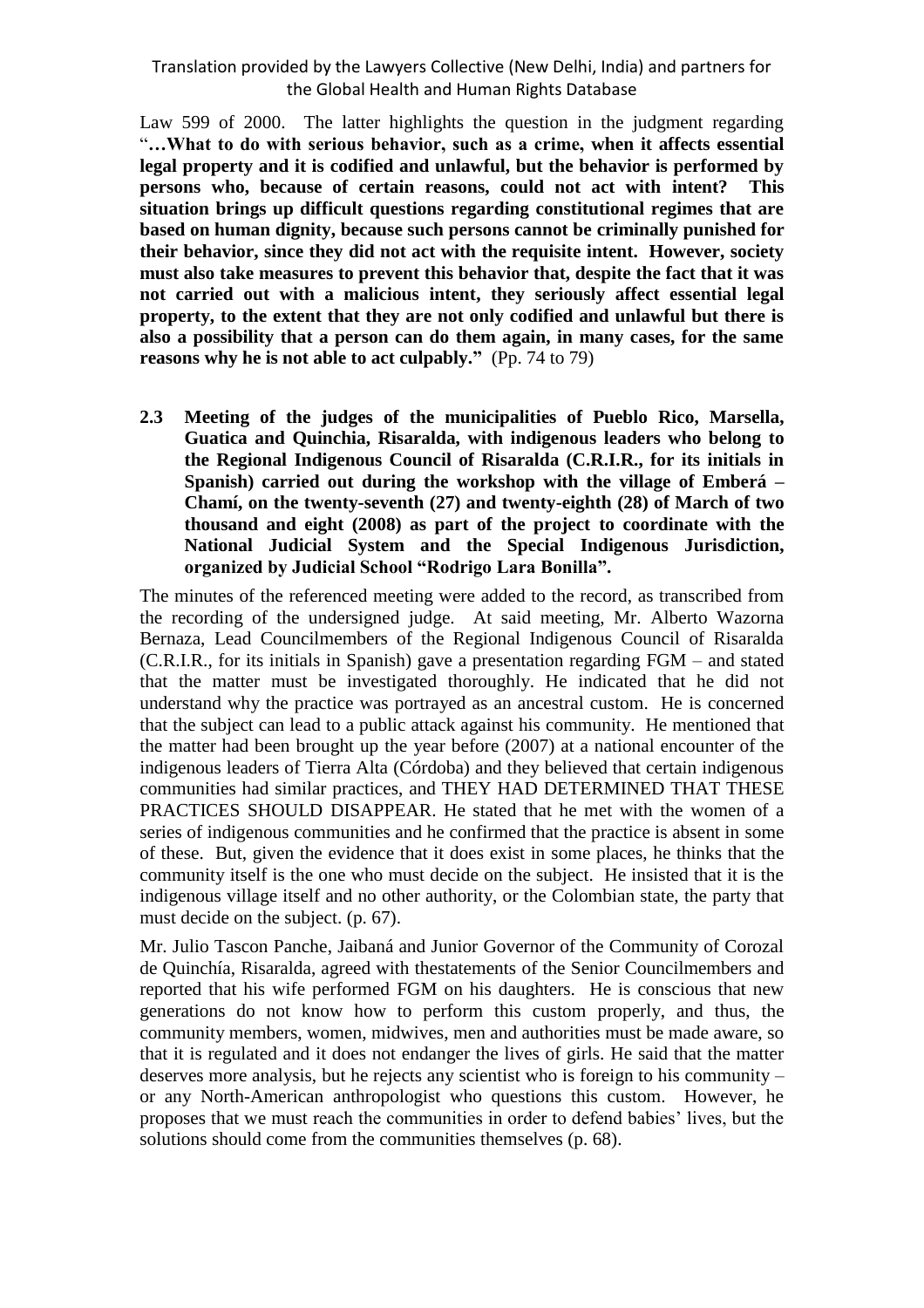Doctor Manuel Antonio Marín Arredondo, Municipal Judge of Guatica, Risaralda, pointed out to Mr. Tascon Pache, that they did not seek to regulate the practice in order to continue it, nor did they seek to endanger the life of the girls at the indigenous community, but that the idea was to completely suppress the practice, because it is an attack against life and personal integrity, and that it is a barbaric and unjustifiable practice. And although the indigenous communities have a right to be recognized as an ethnic group and they have a right to their autonomy, as admitted by the state, according to the constitution, they must respect its precepts and international treaties regarding the respect for life and personal integrity and the respect for human dignity. The practice should not be regulated, but banned instead, and the indigenous authorities, pursuant to this meeting, must commit to eliminating it. (p. 68)

Dr. Jose Jesus Marin Gonzales, Municipal Judge of Marsella, Risaralda, echoed this conclusion. He stated that, according to the statements of the indigenous authorities, we must defend the lives and personal integrity of indigenous women and, as a result, this practice should be eliminated. (pp. 68 and 69).

William Nayaza Enebia, General Departmental Education Coordinator, Member of the Indigenous Emberá – Chamí de Mistrató Community stated that the communities must apply certain rules of behavior under their indigenous beliefs and he agrees with an investigation on the subject. However, Colombian State authorities cannot ban this practice, not even indigenous authorities themselves, but rather, the indigenous village itself pursuant to the respective studies. (p. 69).

Baarlan Díaz Ibarra, member of the CIEC and Secretary of the Regional Indigenous Council of Risaralda (C.R.I.R.) stated that they should determine the source of the custom and the indigenous authorities should be the ones to establish the steps to be taken in how to address the matter (p. 69).

Jorge Ulises Velez Osorio, Senior Vice-Councilmember of the Regional Indigenous Council of Risaralda (C.R.I.R., for its initials in Spanish) said that he has been reviewing the topic for a few months and that he recognizes that this practice threatens the lives of indigenous human beings and that the indigenous authorities are committed to defending human rights and children's survival, who are the future and will perpetuate the indigenous communities.

Doctor MARINO DE JESÚS ARCILA ALZATE, Municipal Judge of Pueblo Rico, Risaralda, stated that, as reported by the indigenous authorities present at that time, indigenous authorities do not share the FGM practice. And they hope that the Colombian state's authorities do not make the decision, but rather, that indigenous authorities should participate in them as an expression of their autonomy. He emphasizes that, on other occasions, the Constitution has recognized the autonomy of the indigenous authority, such as in the constitutional action of Carlos Arce Tunay and Virgelina Queragama Manugama, members of the Emberá Chamí indigenous community of Risaralda, against the indigenous authorities of the SENIOR MAYOR OF THE INDIGENOUS RESERVATION, Unified Emberá – Chamí of River San Juan and the Junior Governor of the Pechugare or Bichubara village, who had been punished by indigenous authorities, under their regulations and said penalty was respected by the constitutional judgment dated January three (3) of two thousand and eight (2008), affirmed on appeal by the Court of the Circuit of Apía, Risaralda, on February fifteenth (15) of two thousand and eight (2008). These judgments denied the protection requested, which consisted of voiding the penalties that had been imposed. Thus, it can be said, that the Municipal Court of Pueblo Rico, Risaralda and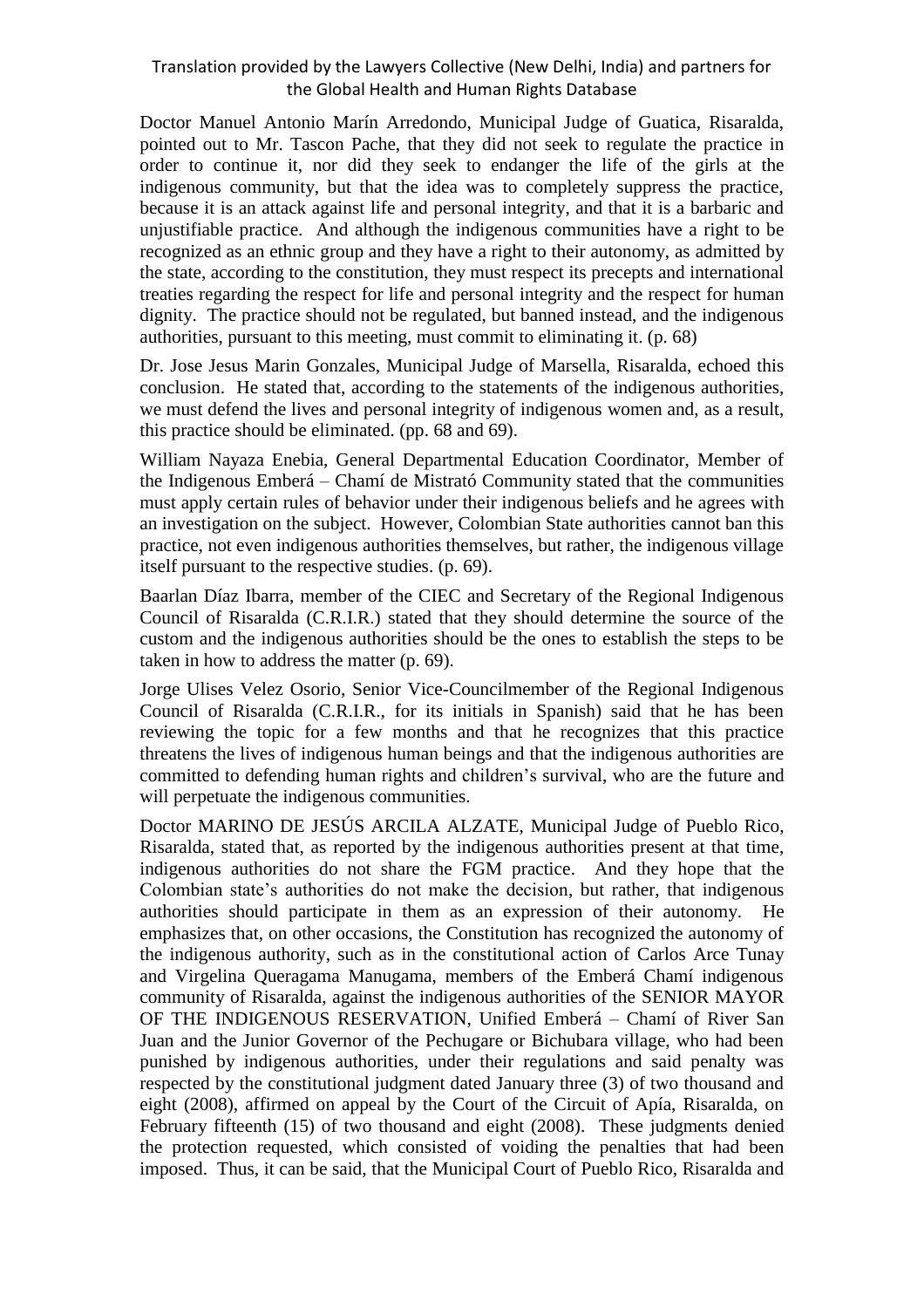the Court of the Circuit of Apía, Risaralda, respected the autonomy of the indigenous authorities, at least. The plaintiffs were imposed a penalty of six (6) months of community service. The trial judgment concluded that this was an application of penalties contemplated in the internal indigenous regulations that had been ordered by indigenous authorities, under the Emberá – Chamí legal framework. This fell within the limits of the indigenous jurisdiction and the penalty was applied pursuant to the guidelines of the Constitutional Court regarding restrictions to the exercise of these powers, such as the right to life, the prohibition against slavery and torture and the application of minimum due process when a penalty is applied by an authority as well as respect for the right to a defense, denying the constitutional action requested by the plaintiffs. We must highlight that in the appellate judgment, the Judge of the Circuit of Apia, Risaralda, observing a possible violation of the rights of indigenous children, students at the village school where plaintiff Carlos Arce Tunay received schooling, when he was judged to perform six (6) months of community service, recommended that indigenous authorities should "if they deemed appropriate and desirable," consider alternative penalties to prevent the child from missing classes. This shows that both judges recognized the powers of the indigenous jurisdiction and gave full recognition to article 246 of the Political Constitution and the judgment of the Constitutional Court. (pp.  $69 - 70$  and  $71$ )

#### **2.4 Official Letter 108-5787-DET-1000- dated February twenty-ninth (29) of two thousand and eight (2008) addressed to the Court by the Assistant Director of Indigenous Affairs of the Ministry of Interior and Justice of the Republic of Colombia.**

The assistant direction of the Ministry of Interior and Justice of Colombia addressed the court pursuant to the request for a ruling on the FGM matter and addressed the recognition of the rights of indigenous peoples as differential populations, noting that their autonomy was the most important right, as other rights derive from it. He states that this autonomy requires that governments must be flexible and they must have an exceptional capacity to respond to unprecedented situations, because, as authorities, they are responsible for guiding and leading people in various challenges imposed by daily life. In this context, which is unprecedented for certain cultures, there is a tension between certain traditional practices and the national and international legal frameworks. This is the case of FGM. In this case, the FGM practice has injured human rights and minimum universal standards.

He cites Birdart Campos (1989) cited by Figueroa and Sanchez (1990) in the piece, Sanchez, E. "Política de Reconocimiento a la diversidad étnica y cultural y de la protección al menor" 2002. Ministry of Health.Colombian Institute of Family Wellbeing. p. 39: "**Even when human rights are proposed as universal, the social conditions and collective representation, as well as beliefs and ideas that make up society's cultural dimension, grant "observance" in specific times and spaces based on the context in which they are experienced. In other words, they are historical and situational."** 

Therefore, the letter continues, the paradox that we face in the words of Galvez (1997) is **"How to reconcile the recognition of indigenous autonomy with international treaties, attempting to reconcile ethnic-cultural peculiarities and the development of universal, modern standards."**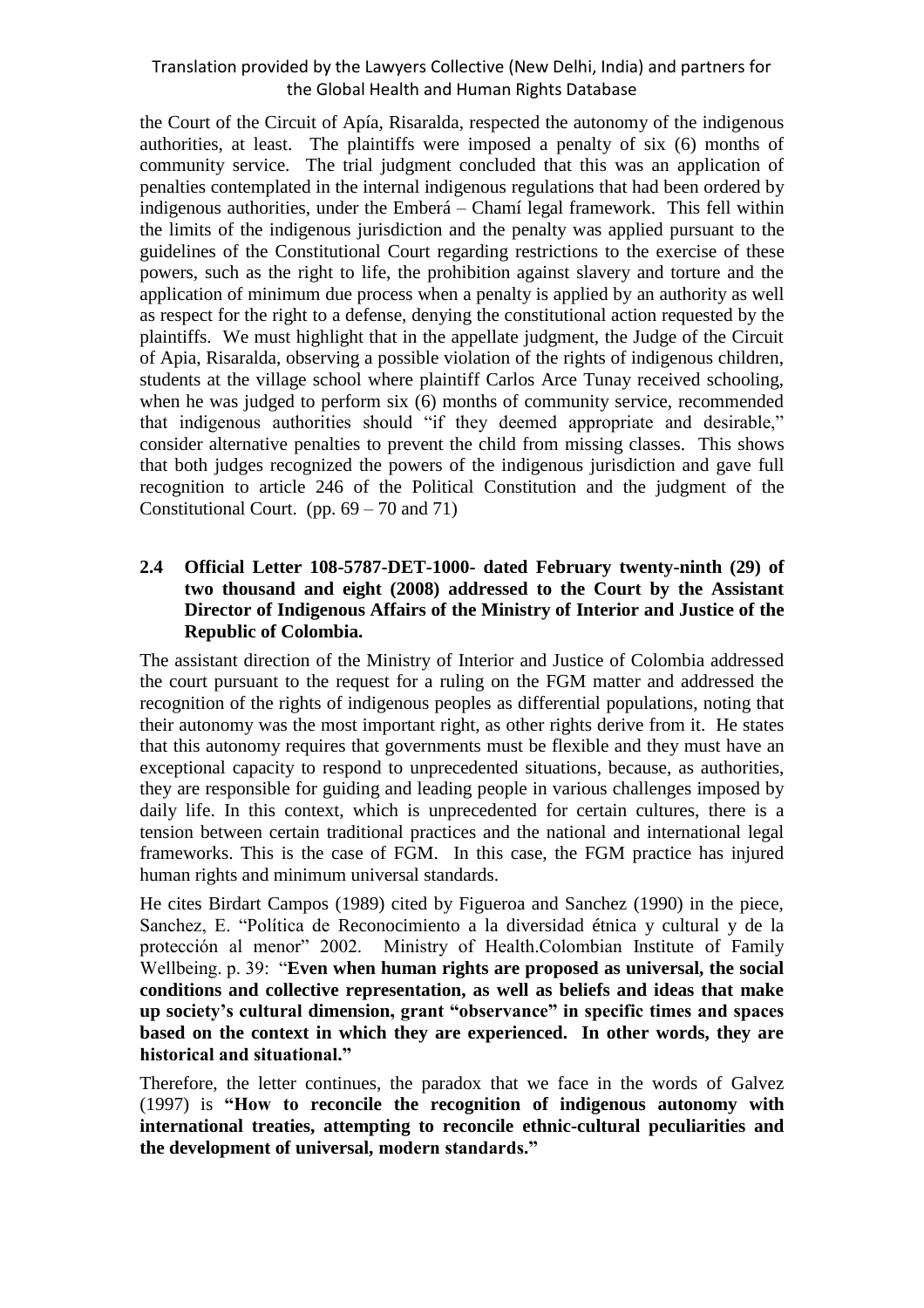The Ministry also indicates, without disregarding the rights of our indigenous peoples to cultural identity, self-determination and autonomy, that it agrees with the position that "**the protection of diversity (C.P. Article 7), as a general principal, can only be restricted when its exercise disregards constitutional rules (C.P. Article 246 and/or legal; C.P. Article 330).** In concrete terms, this implies that any cultural behavior that implies violation of any of the four minimum legal standards (right to life, right to bodily integrity, right not to be subjected to slavery and right to due process) must necessarily change within the framework of autonomy and with the monitoring of institutions that were called upon because of the facts.

The document also states that the court should take the importance of a child's best interest into account. It states that international treaties signed by Colombia, especially article 3.1 of the Convention on the Rights of the Child, provide: In all actions concerning children, whether undertaken by public or private social welfare institutions, courts of law, administrative authorities or legislative bodies, the best interests of the child shall be a primary consideration.

The document continues listing the series of activities performed by the Ministry with other public entities and indigenous authorities to address the subject and their interest in changing the FGM practice successfully.

**2.5 Official Letter 4080 – 0164 dated February fourteenth (14) of two thousand and eight (2008) addressed to the Court by the Public Ombudsman for Indigenous Peoples and Ethnic Minorities and the Public Ombudsman for the Rights of the Child, Women, Youth and the Ombudsman.** 

The letter included in the record begins by giving an overview of the series of activities developed by the ombudsman jointly with the United Nations Population Fund, the Colombian Institute of Family Wellbeing, the Ethnic Direction of the Ministry of Interior and Justice and the indigenousauthorities of community EC, that have informed the participating entities of the FGM practice, thereby establishing the following facts and agreements:

- 1. The indigenous Emberá Chamí authorities recognized that, in their communities, FGM is recognized as a socially accepted practice that is generally performed on newborn girls.
- 2. The indigenous Emberá Chamí authorities recognized that FGM violates the minimum legal standards noted by constitutional precedent, that set the scope and are used to weigh the fundamental rights of the collective subjects; that in this case, is represented by the indigenous Emberá – Chamí peoples, as opposed to the rights of individuals, in this case, girls, namely, the right to life and the right to bodily integrity.
- 3. The indigenous institutions and authorities agreed to develop a project to change the FGM culture– via an agreement to which the Regional Indigenous Council of Risaralda, C.R.I.R., The Colombian Institute of Family Wellbeing, the State Ombudsman and the United Nations Population Fund.

The letter sates that the project developed by these entities seeks to change FGM so that it does not affect the physical integrity of the Emberá – Chamí girls, via a process that accommodates the culture and beliefs of this village. In this manner, the project would fulfill article 7 of the Political Constitution: The state recognizes and protects the ethnic and cultural diversity of the Colombian nation. Under this principle, the project must harmonize recognition of the collective rights of indigenous peoples with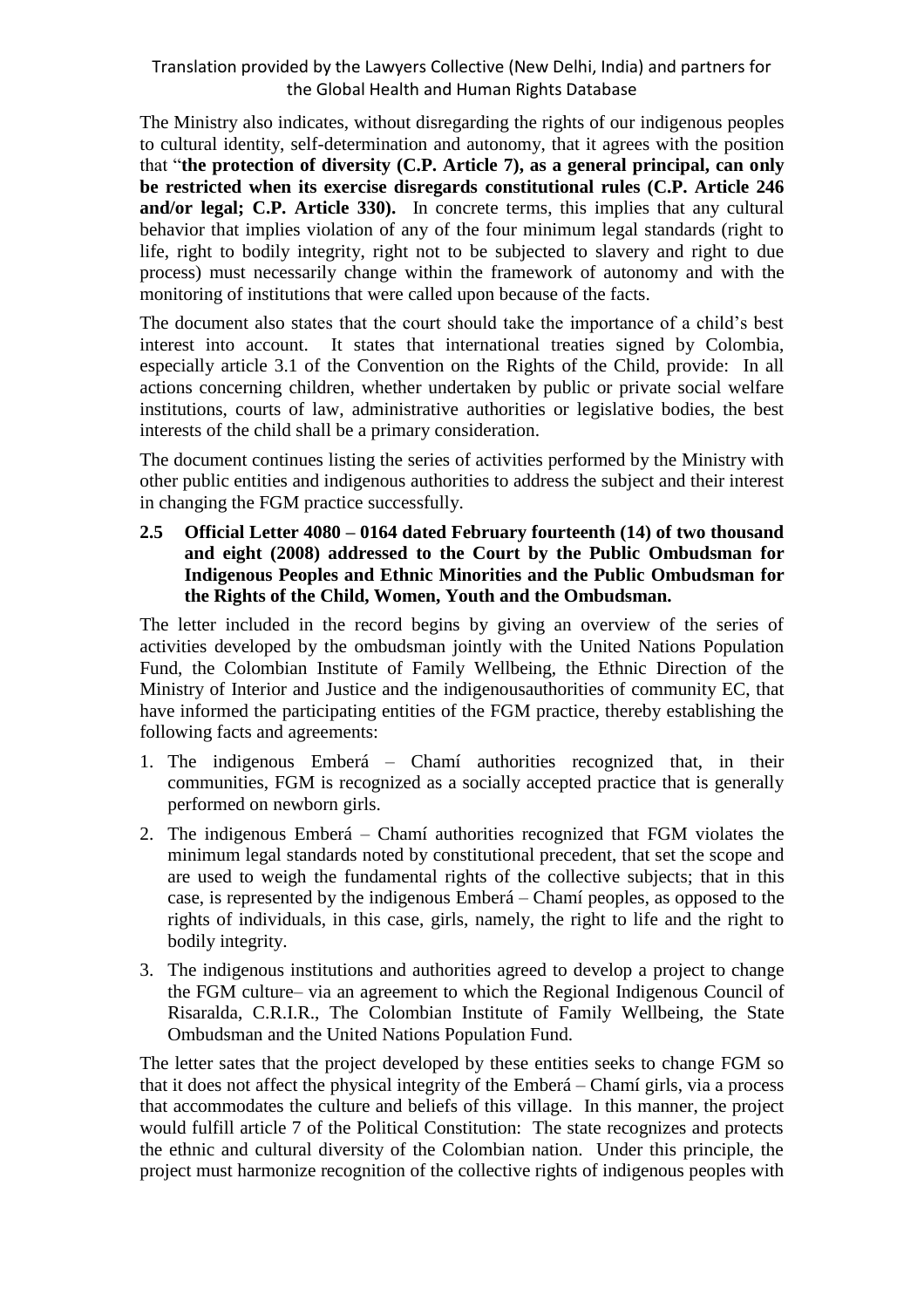the priority of the rights of girls enshrined in international treaties and the domestic legal framework.

The Ombudsman's document considers that this entity has been working with these entities to further the efforts of the Committee for the Elimination of Discrimination Against Women, with respect to "female circumcision" (document A/45/38 – ninth period of sessions 02/02/90) and the United Nations General Assembly: "**Calling on states to d) To develop, adopt and implement national legislation, policies, plans and programmes that prohibit traditional or customary practices affecting the health of women and girls, including female genital mutilation, and to prosecute the perpetrators of such practices; and m) To explore, through consultations with communities and religious and cultural groups and their leaders, alternatives to harmful traditional or customary practices, in particular where those practices form part of a ritual ceremony or rite of passage, as well as through alternative training and education possibilities for traditional practitioners."** (A/RES/56/128 January 30, 2002).

The letter mentions article 33 of Law 599 of 2000, regarding immunity from prosecution for sociocultural reasons, and the order declared the term "sociocultural diversity" unenforceable, under the following understandings: i) that immunity is not derived from incapacity, but rather, it derives from a different set of beliefs, and ii) that in the case of an error that cannot be prosecuted, caused by this cultural diversity, the person must be absolved, not declared guilty, pursuant to this judgment.

Finally, the document states that despite the foregoing, the indigenous community has the responsibility of furthering and adopting appropriate and effective measures geared to eradicating female circumcision, because it is a flagrant violation of the rights to life, personal integrity, liberty and the sexual and reproductive rights of the community's girls (pp. 46 to 51).

- 2.6 THE DOCUMENT SUBMITTED TO THIS COURT BY DR. AGUSTIN CONDE, SURGEON OF UNIVERSIDAD DEL VALLE, GYNECOLOGIST, OBSTETRICIAN AND EPIDEMIOLOGIST, REGARDING THE OFFICIAL OPINION OF THE INTERNATIONAL FEDERATION OF OBSTETRICIANS AND GYNECOLOGISTS "F.I.G.O." FOR ITS INITIALS IN SPANISH, URGES THE ELIMINATION OF THE PRACTICE OF FEMALE GENITAL MUTILATION IN ALL COUNTRIES WHERE IT IS PRACTICED. – We were made aware of this document because it was posted on the Internet in English and we have included it in the record because of its importance, relevance, clarity and value as a guide regarding the actions that the Colombian state should adopt to eradicate FGM, it is incorporated in its entirety, translated from English, in another section of this decision. (pp. 96 and 97).
- 2.7 THE OPINION OF DOCTOR JOSE DANIEL TRUJILLO ARCILA, PROFESSOR OF CONSTITUTIONAL LAW, PRINCIPLES AND VALUES OF *UNIVERSIDAD ANDINA*, PEREIRA SECTION

Dr. Trujillo Arcila begins by explaining the existence of FGM in a series of sister communities such as Tanzania, Somalia, Sudan and other regions and its significance related to chastity, health, beauty and family honor. It is often justified by claims that it protects girls from experiencing excessive sexual desire and thus, helps to preserve their morality, chastity, and faithfulness.

The document specifies that FGM is treated as a "habitual or traditional – harmful"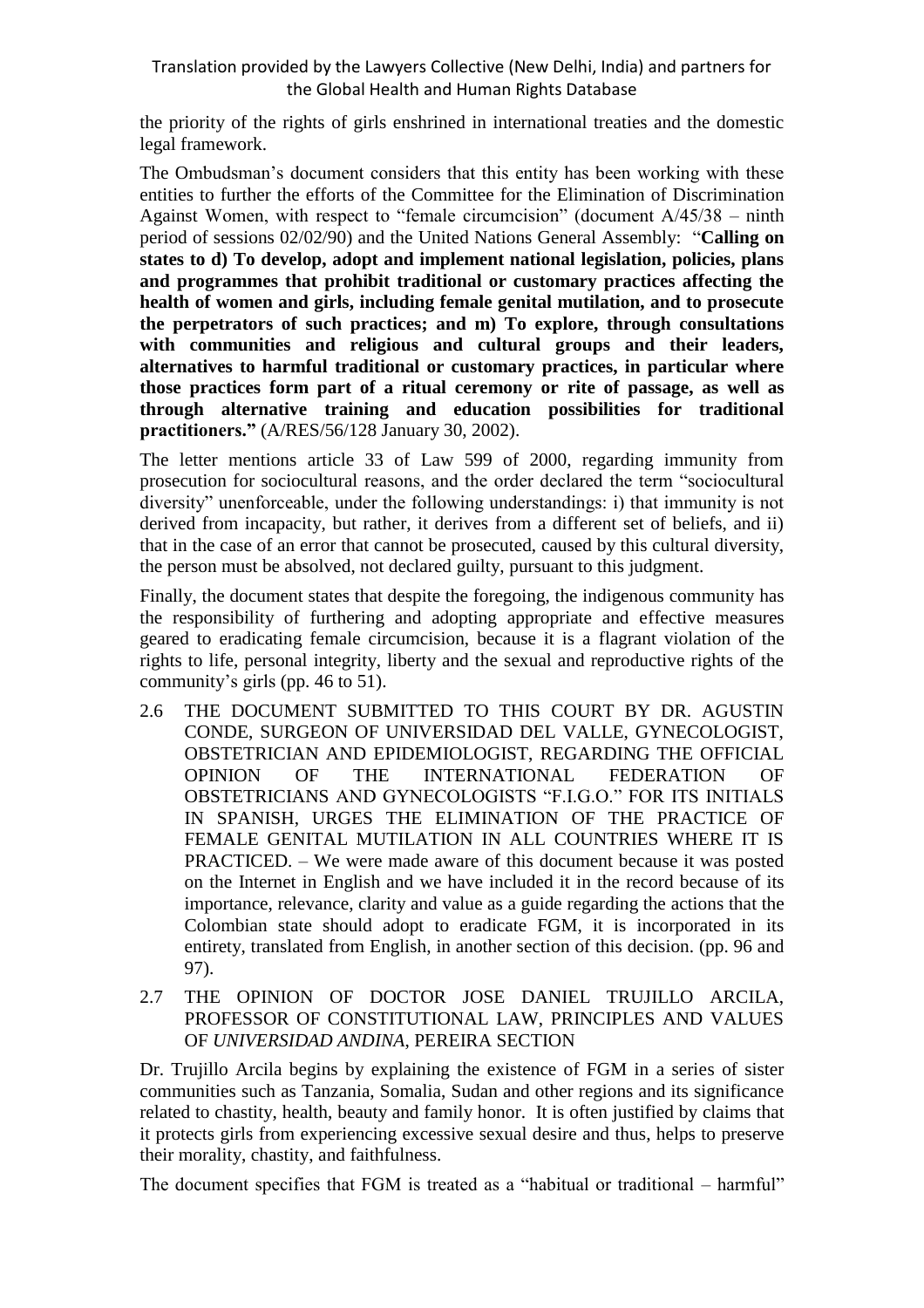practice in two important and binding international human rights instruments: THE CONVENTION ON THE ELIMINATION OF ALL FORMS OF DISCRIMINATION AGAINST WOMEN, signed in 1979 and THE CONVENTION ON THE RIGHTS OF THE CHILD, signed in 1989. These international agreements promote the individual's right to participate in cultural life. Based on these, we can conclude that this practice causes girls harm and reinforces gender inequalities.

The opinion references the Emberá – Chamí culture and FGM and states certain sociological aspects related to the instability of current relationships between men and women and other socioeconomic problems of the indigenous community.

Dr. Trujillo Arcila asks whether the Emberá – Chamí peoples have the same feelings or justifications for the practice, as in Africa, and whether it arises prior to the Spanish conquest. He says that certain French academics have toured the jungles in Chocó and noted that ablation is subsequent to the conquest and it was a way of protecting the indigenous woman from Spanish lust and greed, when the Spaniards satisfied their sexual drive with them, especially given the fact that, in contrast to the North-American colonists, the Spaniards came alone, without any women and without sentimental ties. This allowed them to give free reign to their erotic desires. He states that they prevented the Spaniards from taking their women away and prevented their women from becoming excited about the experimental enjoyment that they offered – pleasures learned in societies in which eroticism played an important role – through removing the so called *amor veneris,* the center of female pleasure, the Gspot, the clitoris and then the Spaniards would spurn the women and return to their men.

Cr. Trujillo Arcila references Constitutional Court judgments that have interpreted article 246 of the Constitution and he emphasizes that**"Fundamental rights constitute minimum mandatory standards of cohabitation for all private parties. This standard of interpretation must consider the fundamental rights that constitute a substantive limitation to the principle of ethnic and cultural diversity; in other words, the jurisdictional autonomy of indigenous authorities is limited by an individual's fundamental rights,"** then, the legal rules have priority over the uses and customs of indigenous communities provided that they directly protect a constitutional value that has priority over the principle of ethnic and cultural diversity. Regarding the uses and customs of indigenous peoples, constitutional rules have priority. This indicates that such uses and customs cannot violate higher constitutional values.

The opinion references author ESTHER SANCHEZ BOTERO in her piece "*JUSTICIA Y PUEBLOS INDÍGENAS DE COLOMBIA,"* in which she recalls the existence of agreement 169 of 1989 that recognizes and values the difference, indicating that "**Social, cultural, religious and spiritual practices must be recognized and protected"** and that Colombia has formally recognized these today, that these peoples have ceased to be a factual and legal reality and have gone on to be subjects of fundamental rights.

Finally, he states that the ablation practice on indigenous girls cannot be punished criminally by the so called white justice, because, although it violates higher fundamental rights, it is also true that the matter investigated is also surrounded by a certain air of protection or lawfulness (recall, the agreement of November 6, 2007) and especially "a usual and normal use of this practice," by those who believe they are acting properly and validate these practices.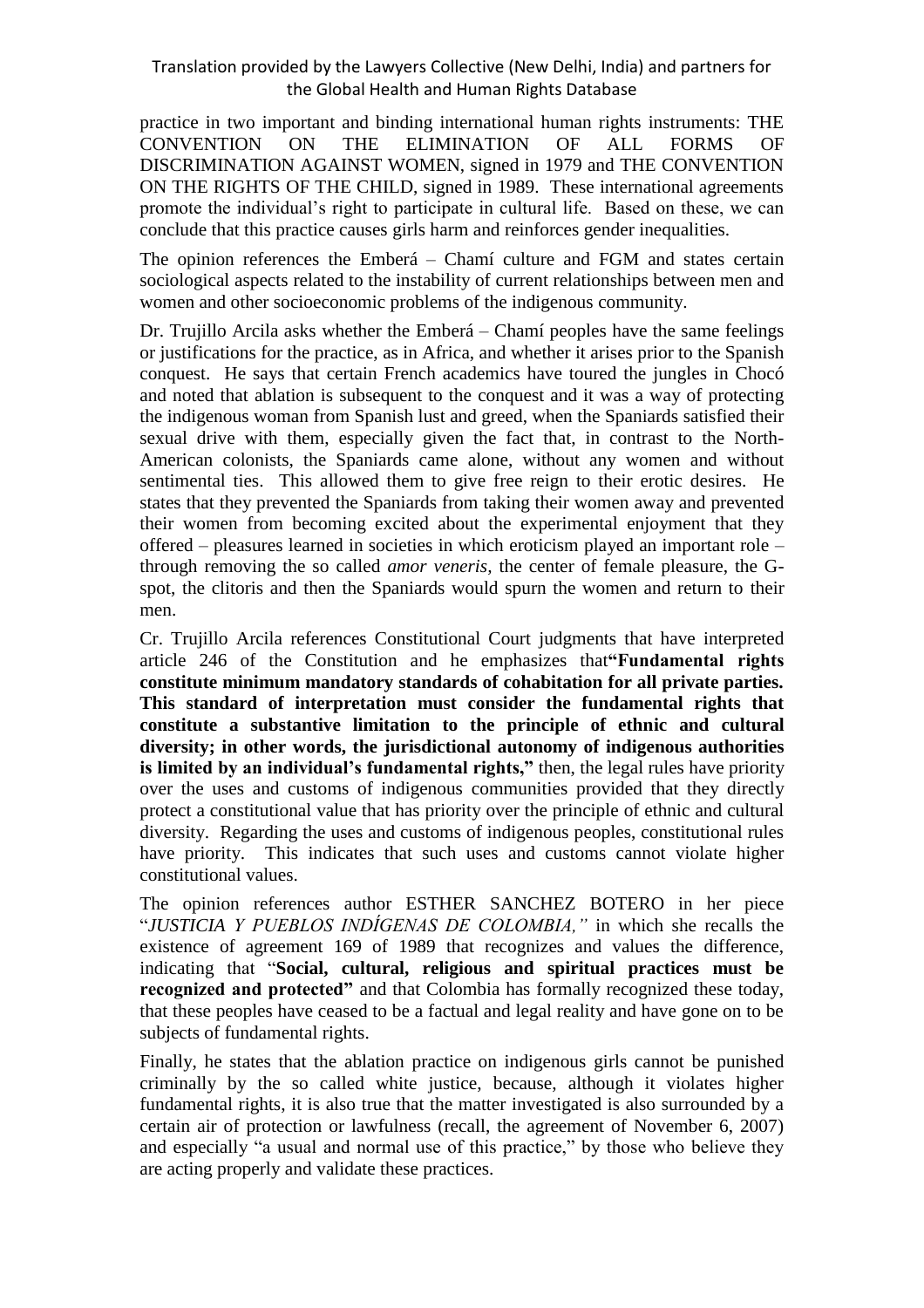He states that these viperous practices will not be eradicated through punitive measures, but rather, through adequate pedagogy and a true ultimatum, via indigenous authorities. That is the only way to end this threat to life and the quality that it deserves. Ablation as a practice does not prevent an indigenous woman from exploring other avenues in the company of persons of a different race. Today, this violating behavior does not preserve the women for the men of the Emberá – Chamí ethnic group, but it does affect their life or quality of life (pp. 86 to 94).

## **3 LEGAL ARGUMENTS**

## **3.1 THE AUTONOMY OF INDIGENOUS ETHNIC GROUPS IN THE NATIONAL CONSTITUTION**

In order to address the subject and arrive at a conclusion, we will study article 246 of the Political Constitution and the rulings of the Constitutional Court regarding this subject, because we consider that we must delineate the actions of Colombian authorities with respect to a practice that is normal among the indigenous Emberá – Chamí community in the department of Risaralda, known by this judicial office and initially considered domestic violence, and whether we can interfere with the ethnic autonomy recognized by the political charter.

Article 246 of the Political Constitution provides

**"The authorities of indigenous peoples can exercise jurisdictional functions within their territorial scope, in accordance with their rules and procedures, provided that they are not contrary to the constitution and the laws of the republic. The law will provide for the ways that this special jurisdictionwill coordinate with the national system."**

In its judgment T-009 dated January 19, 2007, M.P. Manuel Jose Cepeda Espinosa, the Constitutional Court analyzed the autonomy of indigenous peoples under the Constitution:

**The constitutional jurisprudence has stated that the indigenous jurisdiction has four elements: i) the power of judicial authorities that are proper to indigenous peoples; ii) their power to establish their own rules and procedures; iii) the respect for the Constitution and the law within the principle of maximization of autonomy; and iv) the legislator's power to specify the manner of coordination of the indigenous jurisdiction with the national judicial system."**

Judgment C-139 dated 1996, M.P. Carlos Gaviria Diaz, provides: **"An analysis of this rule shows four central elements of the indigenous jurisdiction in our constitutional framework: the power of judicial authorities that are proper to indigenous peoples; their power to establish their own rules and procedures; the respect for the Constitution and the law within the principle of maximization of autonomy; and the legislator's competence to specify the manner of coordination of the indigenous jurisdiction with the national judicial system."**

**Judgments T-349 dated 1996, M.P. Carlos Gaviria Diaz; T-030 of 2000 M.P. Fabio Morón Diaz; T-728 of 2002,** M.P. Jaime Cordoba Treviño; T-811 of 2004 M.P. Jaime Cordoba Treviño).

On the matter of the legislator's competence to specify the form of coordination of the indigenous jurisdiction with the national judicial system, the court has indicatedthat the exercise of the indigenous jurisdiction is not subject to a specific law that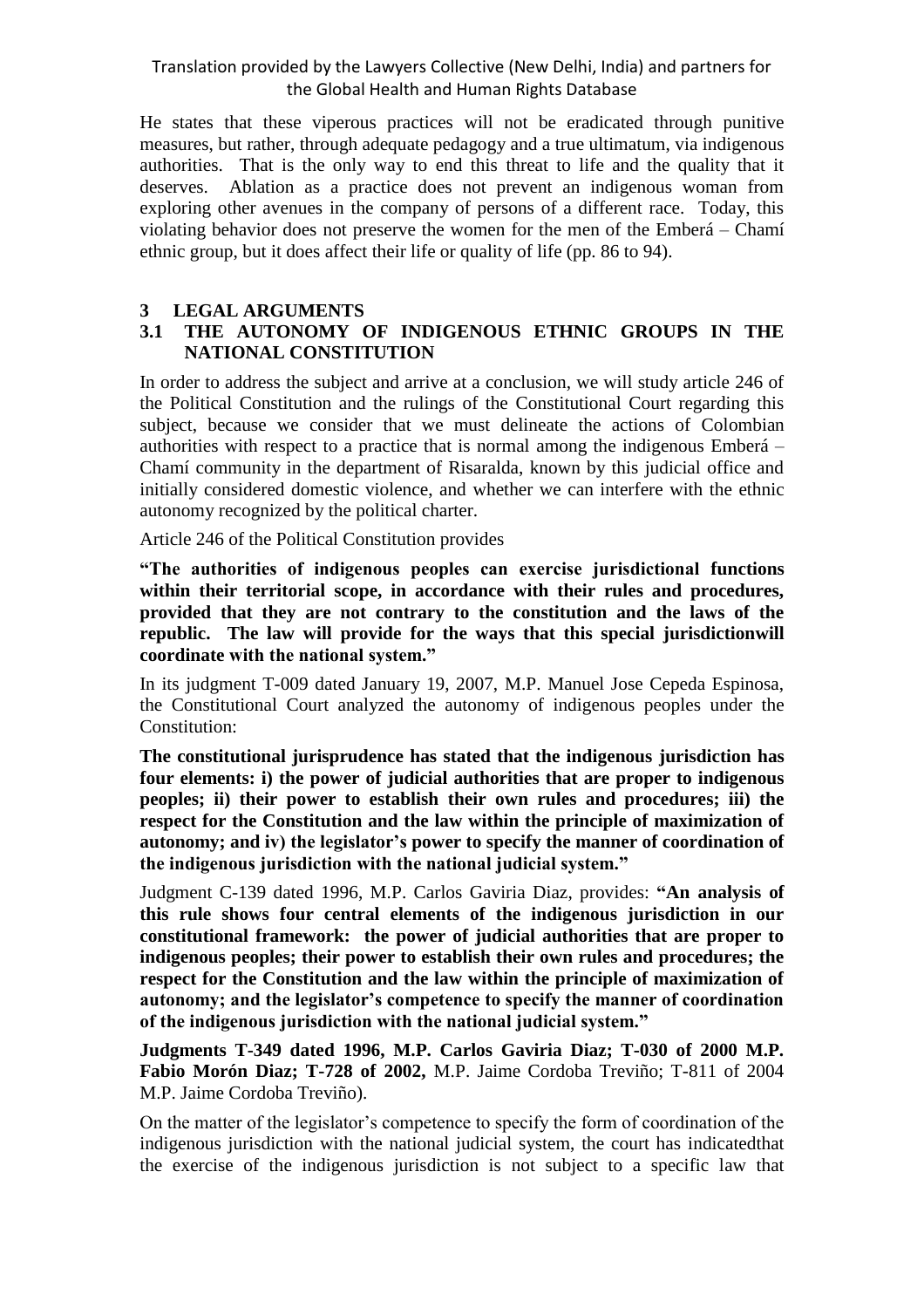develops itbecause this jurisdiction cannot be invalidated simply because there is no regulation. This was the finding in judgment T-344 of 1998 M.P. Alfredo Beltrán Sierra, in the case of a native of the "Chenche agua fría" community, "Tortaco Dinde" who settled in the municipality of Coyaima, Tolima. He was being prosecuted in 1980 for homicide and was sentenced to 9 years in prison in 1993 by ordinary justice. He was detained in 1998 and sent to prison and he filed the constitutional action from there. He claimed that, as a member of this indigenous community and pursuant to article 246 of the Constitution, the "authorities of indigenous villages can exercise their jurisdictional functions within their territory" and his community should have issued his sentence, not a different authority than the one in his community and thus, the court's sentence disregarded his fundamental rights to due process and equality pursuant to articles 29 and 13 of the Constitution because the appropriate judge was an indigenous leader, not a judge of the Republic. The Court did not find any due process violation because he never claimed that he was a native, in order to be processed by that jurisdiction. The Court said: "**Pursuant to article 246 of the Political Constitution, the Colombian state recognizes and respects the indigenous jurisdiction, pursuant to which we accept the existence of judicial authorities that are proper to the indigenous peoples, as well as the power of these communities to establish their own rulesand procedures, adopt imperative decisions, provided that they do not violate the minimum basic principles to guarantee due process. However, this does not mean that we can accept a claim of membership of an indigenous community after a judicial proceeding has been completed and punishment has been imposed, as subterfuge to evade its enforcement or, even more serious yet, to claim the invalidity of a process that has been furthered by the state jurisdiction."** See also, judgment T-552 of 2003, M.P. Rodrigo Escobar Gil.

#### **3.2 THE PRINCIPLE OF MAXIMIZATION OF INDIGENOUS AUTONOMY AND ITS EMERGENCE IN VARIOUS AREAS.**

Case law has also established that this jurisdiction is governed by the principles of maximization of indigenous autonomy and minimization of the restrictions to this autonomy, within the respect for ethno-cultural diversity. Nevertheless, case law has set certain limits on this jurisdiction, such as judgments T-254 of 1994, M.P. Eduardo Cifuentes Muñoz

T-349 de 1996 M.P: CARLOS GAVIRIA DIAZ; T-523 de 1997 M.P: CARLOS GAVIRIA DIAZ; T-932 DE 2001 M.P: CLARA INES VARGAS; T-1022 de 2001 M.P: JAIME ARAUJO RENTERIA; T- 1127 DE 2001 M.P: JAIME ARAUJO RENTERÍA; T- 048 DE 2002 M.P: ALVARO TAFUR GALVIS; T-239 DE 2002 M.P: ALFREDO BELTRAN SIERRA.

Judgment T-254 dated 1994 is one of the main decisions on the subject, establishing that the rules of public order were limits to the indigenous jurisdiction, provided that they protected a constitutional value with greater weight than the principle of ethnic and cultural diversity. It thus stated that, a greater preservation of uses and customs merits greater autonomy. Colombian reality shows that the various indigenous communities that exist in the national territory have suffered a greater or lesser cultural destruction because of their subordination to colonial rule and subsequent integration into "civilized life" (law 89 of 1890), thereby weakening the social coercion ability of the authorities of certain indigenous peoples over their members. The need for an objective legal framework that guarantees legal security and social stability among these collective nations requires distinguishing between the groups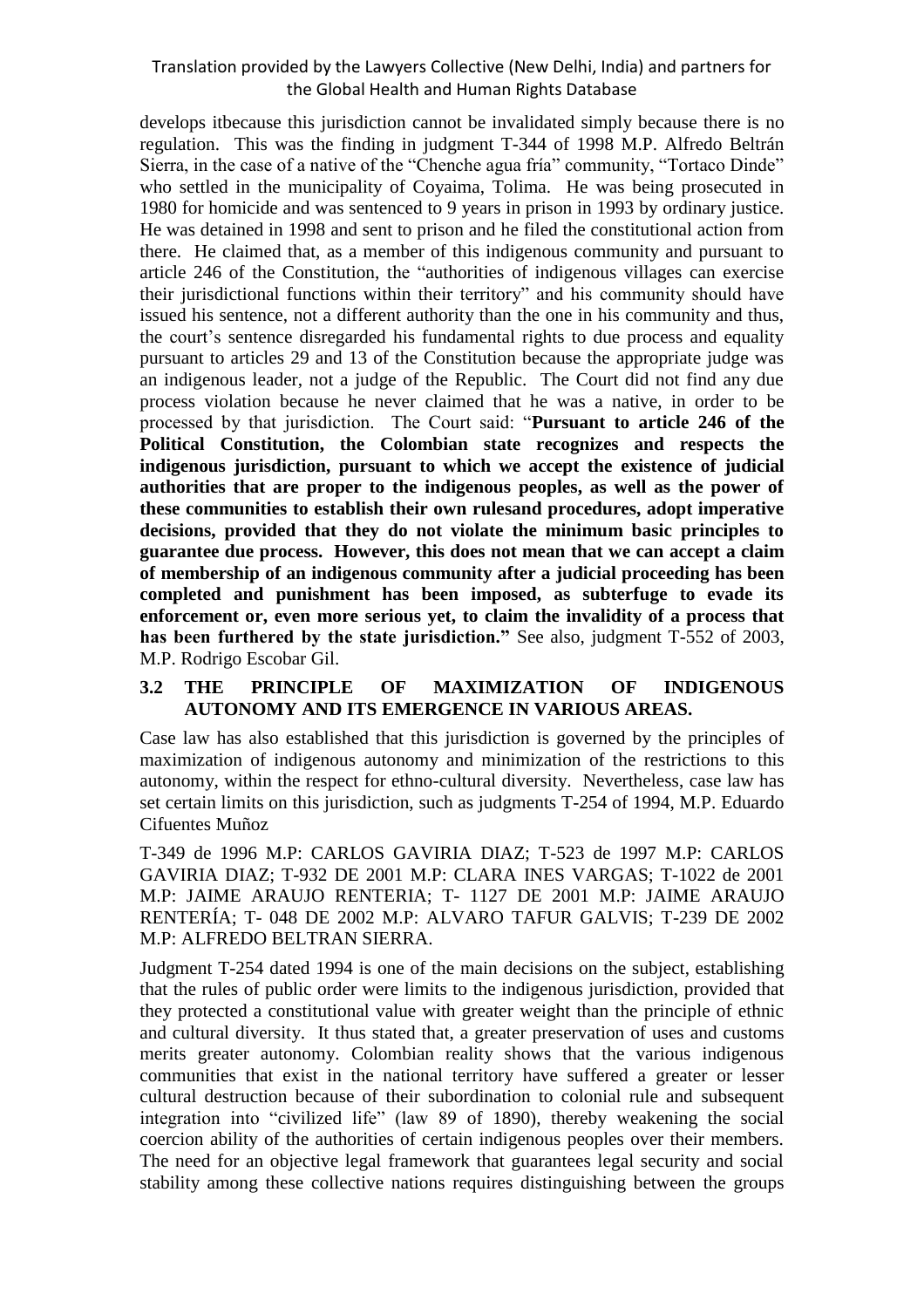that preserve their uses and customs – which must be respected, from those that do not preserve them and must, therefore, be governed to a greater extent by the laws of the republic, since the constitutional and legal order dislikes a person being relegated to the outer boundaries of law because of an imprecise or nonexistent delineation of the legal framework that regulates this person's rights and obligations.

## **3.3 FUNDAMENTAL CONSTITUTIONAL RIGHTS CONSTITUTE A MINIMUM MANDATORY STANDARD FOR THE COHABITATION OF ALL PRIVATE PERSONS**

Despite the fact that all nationals have a duty to abide by the constitution and the law (Articles 4, 6 and 95 of the Political Constitution), including indigenous peoples, it is worth highlighting that the axiological system contained by the charter of rights and duties, especially fundamental duties, constitutes a substantive limitation on the principle of ethnic and cultural diversity and the codes of values that are proper to the various indigenous communities who inhabit the national territory. It is worth stating as well that the Constituent National Assembly represented them.

**3.4 THE REPUBLIC'S (PUBLIC ORDER) LEGAL IMPERATIVE RULES HAVE PRIORITY OVER THE USES AND CUSTOMS OF INDIGENOUS COMMUNITIES, PROVIDED THAT THEY DIRECTLY PROTECT A CONSTITUTIONAL VALUE THAT IS HIGHER THAN THE PRINCIPLE OF ETHNIC AND CULTURAL DIVERSITY**

The law cannot be interpreted such that it imposes a limit on uses and customs that is so extreme that the mere existence of a legal rule would obliteratetheir content. The normative nature of the Constitution imposes a need to weigh the relative importance of values protected by the constitutional rule – diversity, plurality – against values that are protected by imperative legal rules. The law cannot dispose of the plurality and ethnic and cultural diversity of indigenous peoples—this would endanger its preservation and undermine their richness – whichdepends on maintaining cultural differences. Special jurisdiction (Article 246 of the Political Constitution) and selfgovernment functions delegated to indigenous councils (article 330 of the Constitution) should be exercised, therefore, according to their uses and customs, but with respect for imperative laws on the matter that protect higher constitutional values.

#### **3.5 THE USES AND CUSTOMS OF AN INDIGENOUS COMMUNITY HAVE PRIORITY OVER DISPOSITIVE LEGAL NORMS**

This rule involves the principles of pluralism and diversity and does not imply acceptance of a custom in violation of any law, because they are dispositive norms. The nature of civil laws, for example, grants a broad margin of the autonomy of private wills, and this, in turn, supports the prevalence of uses and customs on the subject over rules that must only be applied in the absence of a communities' selfregulation.

The Court's case law has developed certain aspects to this position. Thus, judgment T-349 of 1996 established that, in order to maximize indigenous autonomy, the limitations on the exercise of indigenous jurisdiction are limited to a hard core of rights, in other words, the right to life, the prohibition against slavery, the prohibition against torture, respect for due process, determined according to the beliefs of the respective indigenous tribe and, in criminal matters, the lawfulness of crimes and punishments. In order to avoid any imperative law from being invoked as a restriction of indigenous jurisdiction, the Court said: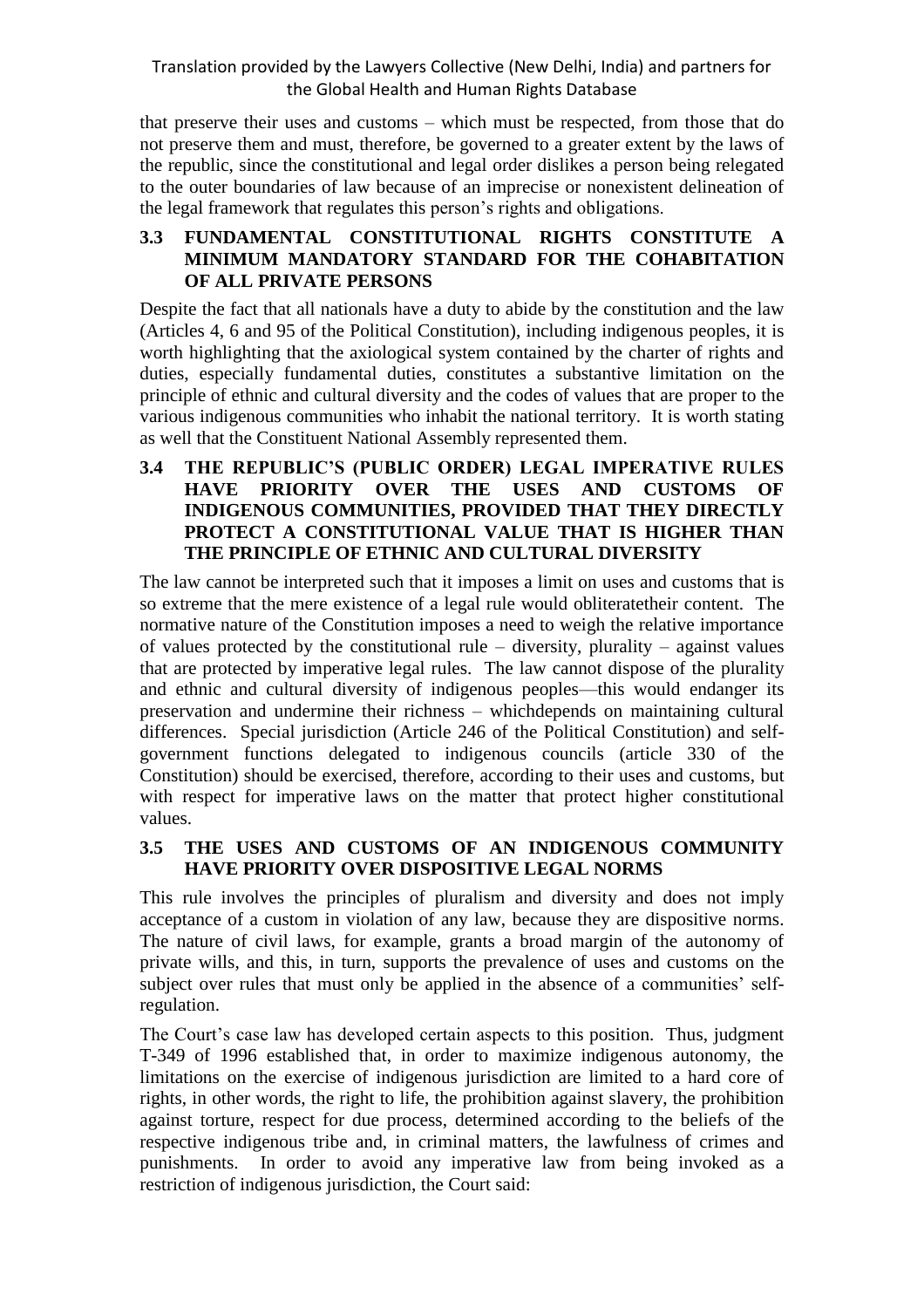The principle of maximization of autonomy acquires great relevance on this point because it addresses domestic relationships and its regulation greatly depends on the subsistence of the groups' cultural identity and cohesiveness. The limits on the ways this internal control can be exercised, therefore, must be minimum acceptable standards, and thus, these can only refer to matters that are truly intolerable because they threaten man's most precious assets.

In Judgment T-349 of 1996 M.P. Carlos Gaviria Diaz, the court heard a constitutional action brought by an Emberá – Chamí native – Ovidio Gonzalez Wasorna, against the General Assembly of Indigenous Leaders of his community and the Sole Senior Indigenous leader of Risaralda over a violation of his rights to due process, to a defense, life and physical integrity, pursuant to articles 29, 11, and 12 of the political Constitution. He was sentenced for homicide, first, to 8 years in prison, then to 20 years in prison, in a proceeding in which he had no defense nor was present. The legal problems resolved by the court at this time were the following: i) Concretely, what are the limits thattheConstitution imposes on the exercise of jurisdictional powers by the authorities of the indigenous communities, specifically in the case of judging the behavior of one of its members against another, when the action has taken place within the respective community territory? And ii) were these limits violated in the instant case? The court stated that the limits to the exercise of the indigenous jurisdiction that address internal affairs cover intangible rights and consist of the right to life, the prohibition against slavery, the prohibition against torture, the respect for the lawfulness of the proceedings, and, in criminal matters, the lawfulness of the crimes and the punishments. Thus, the court concluded that the community exercised the constitutionally granted jurisdictional powers, closely following the procedure established in its legal ordainment. However, the jurisdiction did overstep its bounds when it imposed a penalty because it did not correspond to the penalties that had traditionally been imposed for this type of actions, thus, it held that "**in order to guarantee the plaintiff's right, but safeguard the autonomy of the community to decide its own affairs, we will ask the community whether it wishes to judge the plaintiff again, imposing one of the traditional penalties or whether, on the contrary, it prefers that ordinary justice resolve the case."**

In the chamber's judgment, this core of intangible rights would only include the right to life, the prohibition against slavery and the prohibition against torture, for two reasons: Firstly, the recognition that the existence of a true intercultural consensus can only be predicated on these. In the second place, confirmation that this group of rights is found within the core of intangible rights that recognize all the human rights treaties, rights that cannot be suspended even in armed conflict situations.

(…).

To this set of rights, we would add the right to legality in proceedings and, the legality of offenses and punishments in criminal matters, under express constitutional requirement. Article 246 specifically states that judging must reflect the "rule and procedures" of the indigenous community. This presupposes their existence prior to judging the action. But it is true, the demands of this case cannot go beyond what is necessary to ensure the foreseeability of the actionsof authorities. If it did, this would lead to a complete disregard of the development of rules and the community's own rituals for judgment. This is precisely what we are attempting to preserve.

As explained previously, the right to life, the prohibition against slavery and torture and minimum legality, functionally understood as the existence of the rules of the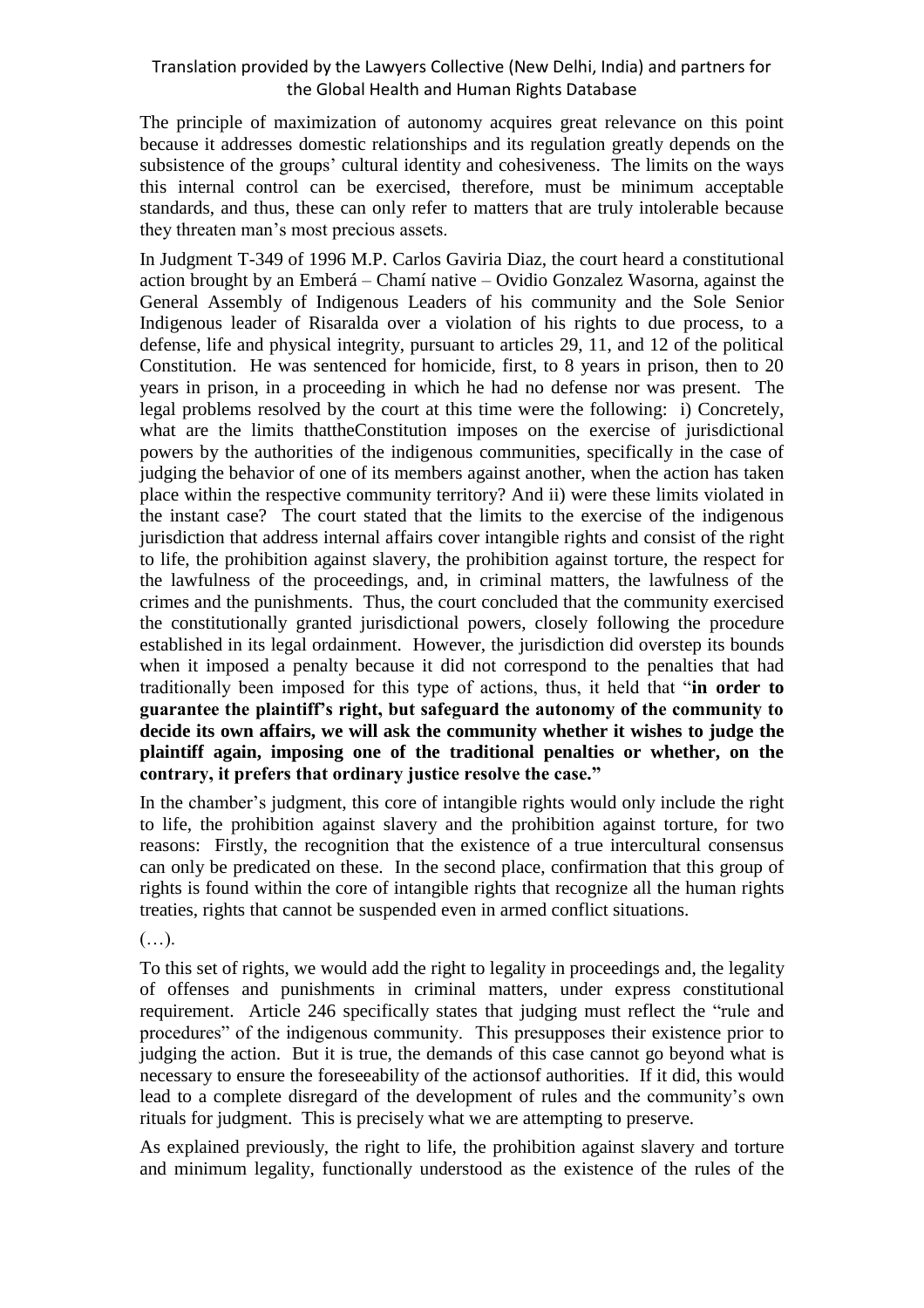competent authority, its procedures, its acts and penalties – providing community members a minimum of foreseeability with respect to the actions of its authorities – are the limits on indigenous jurisdictional powers, when the matter addresses a purely internal affair. (Judgment T-349 of 1996 M.P. Carlos Gaviria Diaz).

Judgment SU-510 of 1998, M.P. Eduardo Cifuentes Muñoz upheld the foregoing case law, but the court ruled on whether freedom of religion and cults of some of the members of the ika indigenous community prevailed over the collective right of the indigenous peoples to preserve their cultural identity, including their religious traditions, which occupied a core position.

The court held that traditional authorities could prohibit religious preaching within their territory, because it was contrary to the people's right to preserve their cultural identity. In its reasoning, the court highlighted that an individual'sfreedom of religion and cult does not comprise a part of the hard core of rights that prevail over the fundamental collective rights of the indigenous people.

**"…As a result, the court holds, in light of the above facts, that the Colombian Political Charter prefers an intermediate position. It does not choose extreme universality, nor is it inclined to an unconditional cultural relativism."** According to the court **"cultural survival is only possible with a great degree of autonomy." (**Judgments T-349 of 1996 and T-523 of 1997; M.P. Carlos Gaviria Diaz. This statement translates the fact that ethnic and cultural diversity (article 7 of the Political Constitution), as a general principle, can only be limited when its exercise disregards constitutional or legal rules with more seniority than the principle that one seeks to protect (articles 246 and 330 of the Political Constitution).

Indeed, respect for the Constitution's normative character (Article 4) and the prevalent nature of ethnic and cultural diversity imply that not just any constitutional or legal rule can prevail over the latter (Judgment T-428 of 1992 M.P.: Ciro Angarita Baron; Judgment C-139 of 1996 M.P.: Carlos Gaviria Diaz). Only provisions founded on a higher principle than ethnic and cultural diversity can be imposed. (Per judgment T-254 of 1994 M.P.: Eduardo Cifuentes Muñoz), the constitutional provisions that arrive at the above conclusion are supplemented by articles 8 and 9 of the ILO 169 Convention (Law 21 of 1991), pursuant to which the indigenous peoples have a right to apply and preserve their uses and customs, "**provided that these are not incompatible with the fundamental rights defined by the national legal system or internationally recognized human rights."** In this sense, case law has specified that, although the senior text refers, in general terms, to the Constitution and the Law as limits to the indigenous jurisdiction, "**it is clear that this does not refer to all constitutional and legal rules; otherwise, recognition of cultural diversity would have nothing more than a rhetoric meaning. The determination of a constitutional text would then have to refer to the principle of maximization of autonomy."** (Judgment T0349 of 1996, M.P. Carlos Gaviria Diaz.

According to the Court's case law, in principle, the effectiveness of the rights of indigenous peoples determines that the limits that can be imposed on the normative and jurisdictional autonomy of these communities, are only such limits that reference "**what is truly intolerable because it threatens man's most precious property"**  (Judgment T-349 of 1996 M.P. Carlos Gaviria Diaz).

In the first place, this property is composed of the right to life (Article 11 of the Political Constitution), the prohibition against torture (Article 12) and slavery (article 17) and the legality of proceedings, crimes and punishments (article 29). Indeed, as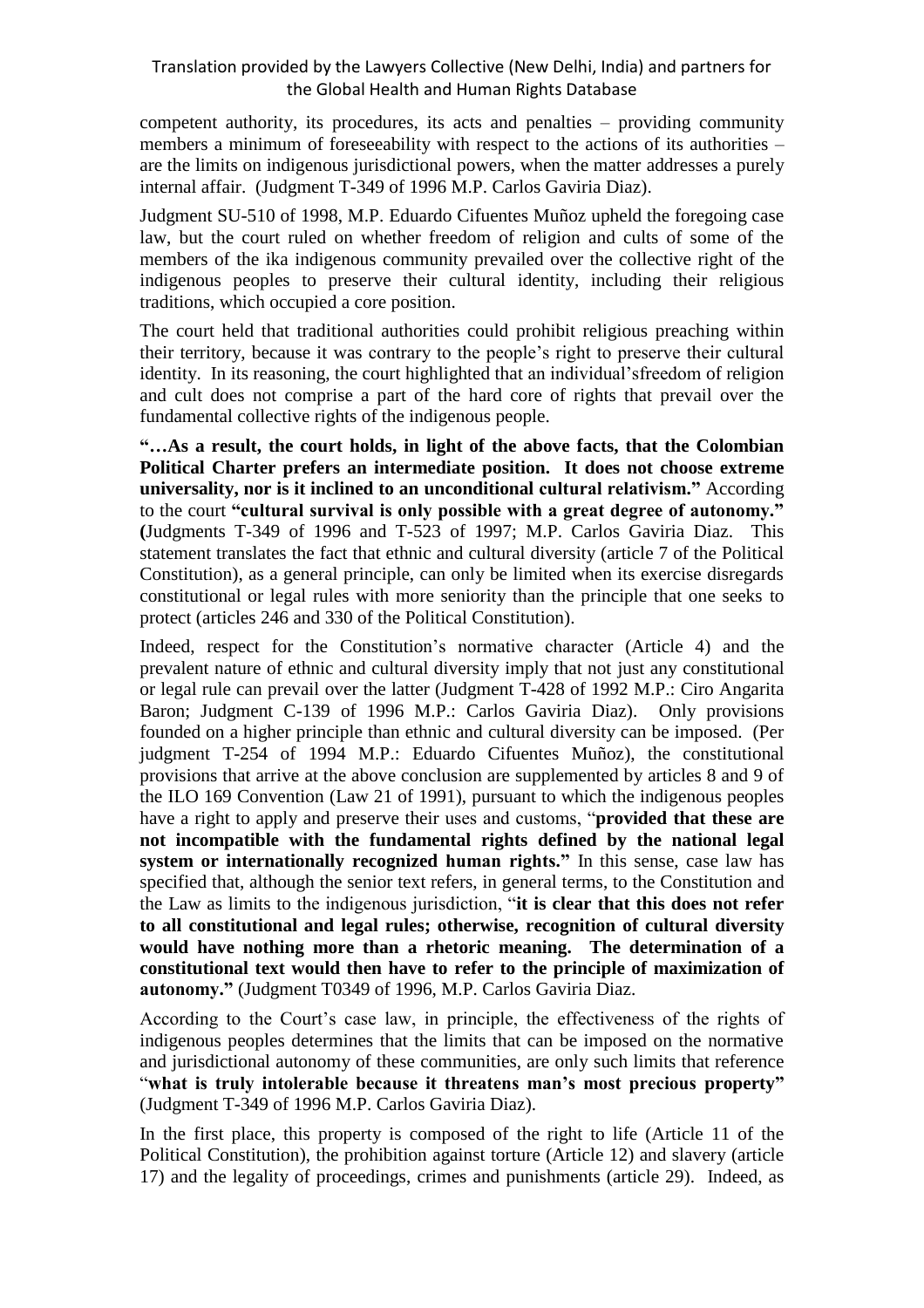stated by the court, there is true intercultural consensus on these rights. These rights belong to the group of intangible rights that all international human rights treaties recognize and that cannot be suspended even in armed conflict situations (Covenant on Civil and Political Rights (law 74 of 1968), article 4-1 and 2 of the American Convention on Human Rights (law 16 of 1972), article 27-1 and 2; Convention against Torture and other Cruel, Inhuman and Degrading Treatment (law 78 of 1986), article 2-2; Geneva Conventions (law 5 of 1960), article 3; European Human Rights Convention, article 15-2 and 2, and, with respect to the right to legality of the proceedings, crimes and punishments, article 246 of the Constitution expressly states that a person shall be judged pursuant to the indigenous community's "rules and procedures" which implies their preexisting regarding the judging of acts.

In second place, this Court has accepted certain limits to the autonomy of indigenous authorities, provided that they seek toprevent arbitrary acts that seriously harm human dignity because they affect the essential core of the fundamental rights of community members.

Given the foregoing, we conclude that the indigenous jurisdiction is limited by the hard and intangible core of rights identified by constitutional case law. These rights are: the right to life, the prohibition against slavery and torture and the minimum respect for the legality of proceedings seen in the light of the beliefs of the respective indigenous people and, in criminal matters, the legality of crimes and punishments. These limits in reality are minimum standards pursuant to our evolution of case law, and they are justified because they are **"necessary to protect higher interests and they are the lowest restrictions imaginable in light of the constitutional text."** 

## **3.6 THE COURT'S COMPETENCE TO HEAR THE MATTER OF FGM**

As noted at the beginning, the court was informed of the case through the submission of the listed epidemiological charts created by the Police Inspector and the Ombudsman of Pueblo Rico, Risaralda, and based on numeral 1 of article 4 of law 294 of 1996, that assigns jurisdiction over domestic violence cases to the municipal judge. The court ordered the proceedingsto determine whether this involved a domestic abuse act and whether it should order any protective measure pursuant to subsection G of article 5 of the referenced law.

Notwithstanding the fact that paragraph 2 of article 4 of law 294 of 1996 provides that the respective indigenous authority in the special jurisdiction is competent to hear domestic violence cases in indigenous communities, pursuant to article 246 of the NationalConstitution, the court decided, through a writ dated January thirty (30) of two-thousand and eight (2008) that it would continue performing the judicial proceedings, as it was a special case, and that it needed to delve into its circumstances. Thus, it postponed the decision to send the matter to indigenous authorities, until it was able to establish whether such delegation was applicable or not. The matter was not resolved until this ruling because, the court considers, as stated below, that indigenous jurisdiction has no power to decide on this type of human rights violations, because this jurisdiction does not act as an expression of ethnic autonomy in cases that ignore the minimum rights established by the Constitutional Court for the indigenous autonomy to prevail. As a result, a court must determine the protective measures, if applicable.

## **4 THE LEGAL PROBLEMS THAT WE HAVE OBSERVED**

There are a series of legal problems to be solved in the present case.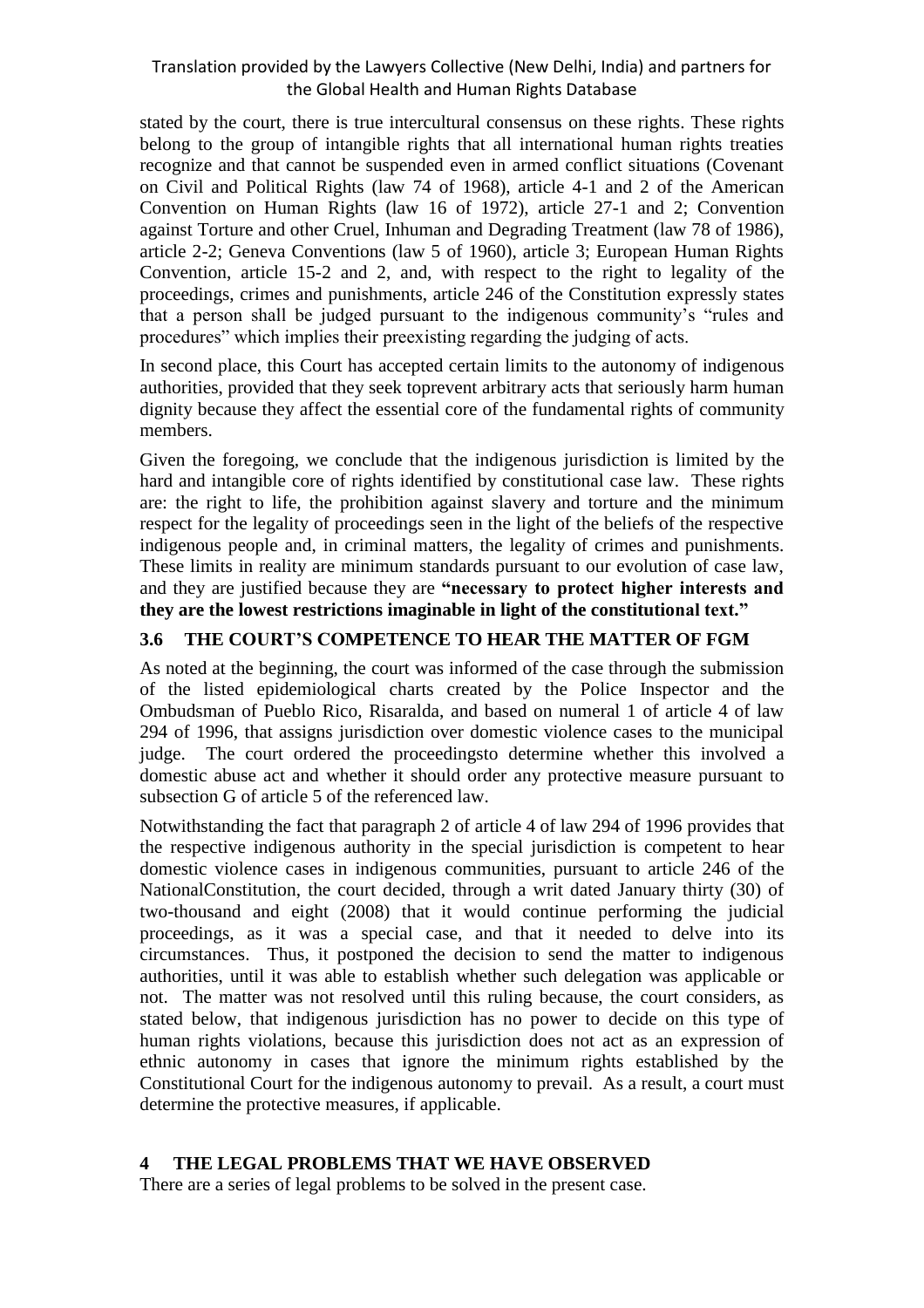4.1 Does FGM – practiced by the Emberá – Chamí indigenous community of the department of Risaralda, constitute a danger to the lives and personal integrity of the women and children of that community and, as such, can it be conceived as a domestic violence case?

4.2 Does the practice of FGM ignore one or more of the four minimum legal standards established by constitutional case law, as limits to the indigenous autonomy – recognized by article 246 of the Constitution?

4.3 In the event that this practice is considered to violate the rights of indigenous women and children and constitutes domestic violence, and also disregards the foregoing minimum legal standards, what should the Colombian state's authorities do with respect to the matter?

# **4.1 THE CIRCUMSTANCES IN WHICH FGM IS PRACTICED**

Dr. Hugo Hernando Marsiglia Vargas, a physician who works at Hospital San Rafael de pueblo Rico, Risaralda and who treated the newborn minors M.B., of 17 days of age, S.N.M. and A.N.M. Niaza Mejia, of 16 days of age, was clear when he specified that these minors showed fever, chills and vomiting as a result of the removal of their clitoris and he specified that this practice could have ended their lives, because the immune system of newborns has yet to fully develop and an infection could cause deathly consequences. He stated that the practice was performed with improper tools, such as knives or pocket-knives (p. 36).

Dr. Nancy Haydee Millán Echeverría, an anthropologist of the Colombian Institute of Familial Wellbeing noted that the participants at events and meetings regarding the subject of FGM had agreed that this practice threatens the lives and physical integrity of girls, as many infants had died. (p. 75).

The document attached to the record, written by Agustin Conde, a surgeon at Universidad del Valle, specialist in gynecology-obstetrics and epidemiology, member of the International Federation of Obstetricians and Gynecologists F.I.G.O., for its initials in Spanish, was clear when he specified thatthe practice of FGM causes a risk of physical complications and acute pain, shock, hemorrhage, tetanus, septicemia, urine retention, ulceration of the genital region and lesions adjacent to genital tissue and, in the long term, it causes a great risk of maternal morbidity, recurrent bladder and urinary tract infections, cysts, infertility and greater birth morbidity of babies born tomothers who have been subjected to feminine mutilation. (p. 95).

The foregoing specifications allow this court to determine without a doubt, that FGM is undoubtedly a harmful practice that threatens the lives and physical integrity of the women and girls of the indigenous Emberá – Chamí community in the department of Risaralda, both at the time that it is performed as well as subsequently, and it could constitute a domestic violence case, as we have established that this practice is being performed in families' hearths (see the information in the epidemiological sheets that indicates that the girls were taken to the hospital by their mothers).

## **4.2 NON-APPLICATION OF DOMESTIC VIOLENCE PROTECTION RULES OR THE CRIMINAL CODE TO THE PRACTICE OF FGM**

Since we consider that FGM is a use or custom that exists among the Emberá – Chamí indigenous community of the department of Risaralda, which arises during the Spanish colonization, we cannot consider it an individual act of the mothers and midwives of this community and therefore, we cannot apply law 294 of 1996. The legislature developed article 42 of the Political Constitution and it issued rules to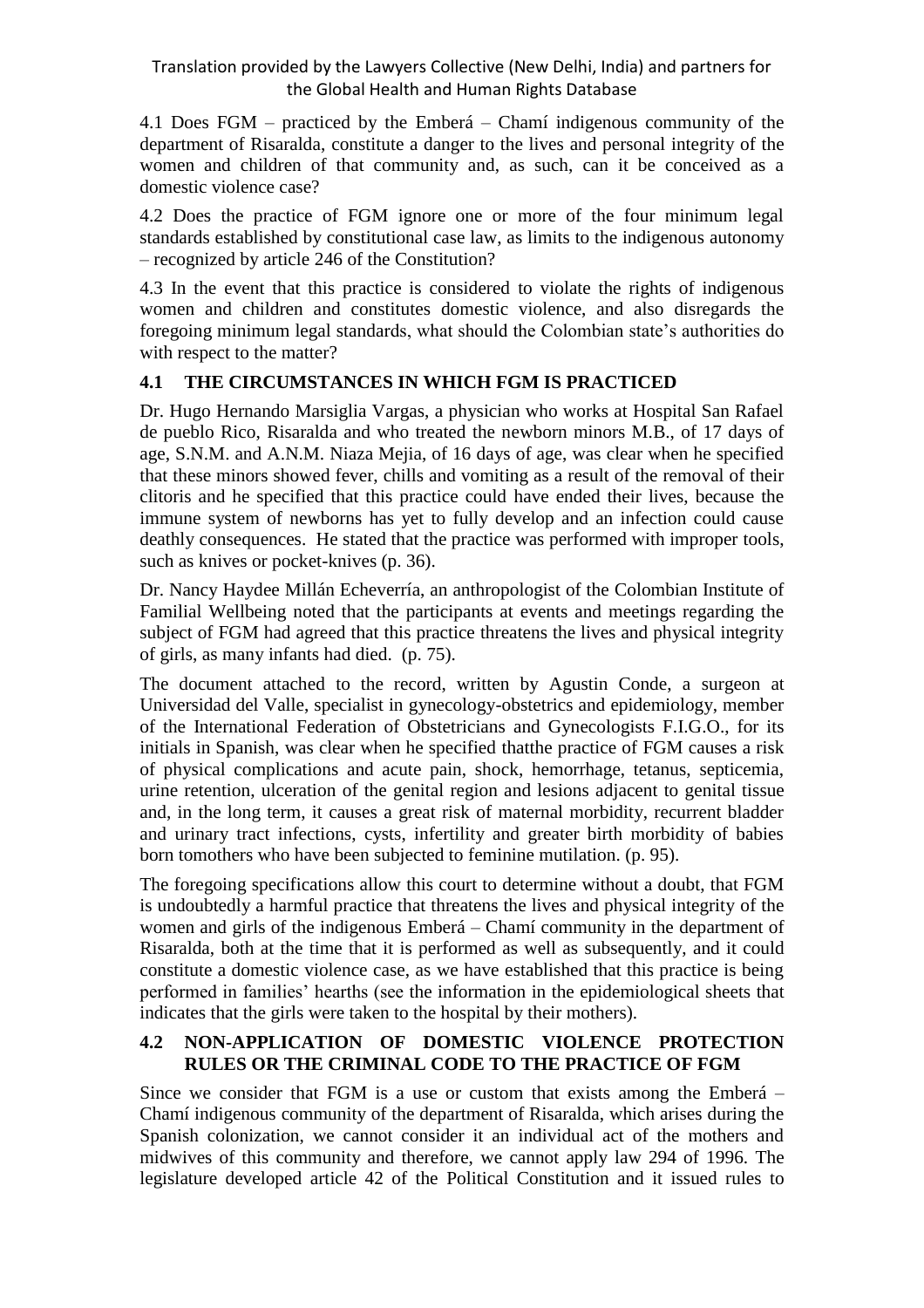prevent, remedy and punish domestic violence- as well as the Colombian Criminal Legislation – because the acts described therein arise from negligent or reckless acts by individuals, and this case differs in this regard.

Article 33 of the Criminal Code indicates, in its first subsection:

**"Article 33. Immunity from prosecution.A party who, at the time of performing the codified and unlawful act, does not have the ability to understand or determine the act's unlawfulness, according to his or her understanding, due to psychological immaturity, mental disturbance, socio-cultural diversity or similar situations, is immune from prosecution."**

This provision, along with others that speak to the security measures that apply to the individual who is declared immune from prosecution for socio-cultural reasons, was challenged before the Constitutional Court and judgment C-370-02 M.P.: Eduardo Montealegre Lynette, declared it enforceable under two assumptions: i) that the immunity does not derive from incapacity, but from a different set of beliefs and ii) that in cases of an error that cannot be banned, that arise from this cultural diversity, the person must be absolved and not declared immune from prosecution, pursuant to the ruling.

"**Constitutionalizinga criminal law that always seeks to identify the guilty party leads to the following question: What should we do with acts that are as serious as a crime, in that theyaffect essential legal assets, when the acts are codified and unlawful, but are performed by persons who, because of certain conditions, could not act with intent? This situation triggers difficult questions for constitutional regimes that are founded on human dignity, because these persons cannot be punished criminally for their acts, since they did not act with the requisite mens rea. However, society must also adopt measures to avoid these acts that, although they are not performed with mens rea, seriously affect essential legal assets, to the extent that not only are the acts codified and unlawful but, also, there is a possibility that the person could commit them again, in many cases, for the same reasons that he or she does not have the ability to act with mens rea."** 

**"… In these cases, the Criminal Code does not set penalties, as this would violate the basic principle of a criminal law based on fault, but it provides security measures, that do not seek to penalize but to protect, cure and rehabilitate. And for this reason, the punitive statute does not require the party's act to have mens rea, since this person specifically lacks the capacity to act with mens rea."**

**"…And, in a social state of law, based on human dignity and the liberty and autonomy of persons (C.P. articles 1, 5 and 16), it is disproportionate for the legislator to choose the means that interfere the most with personal liberty, such as criminal law, when he or she has instruments that cause less harm to constitutional rights. Criminal law in a social state of law is then also limited by the principle of necessity, as it is** *ultima ratio* **in nature. As a result, unnecessary punishment is unconstitutional."**

**"… In these circumstances, in order to prevent persons with minority beliefs from affecting legal property that is considered important by national law, the state, instead of criminalizing in order to impose majority values, can resort to other instruments, such as intercultural discussions, that allow progressive respect and understanding among the various cultures that comprise the Colombian state (C.P. art. 70). And in this scope, the criminal process itself, that**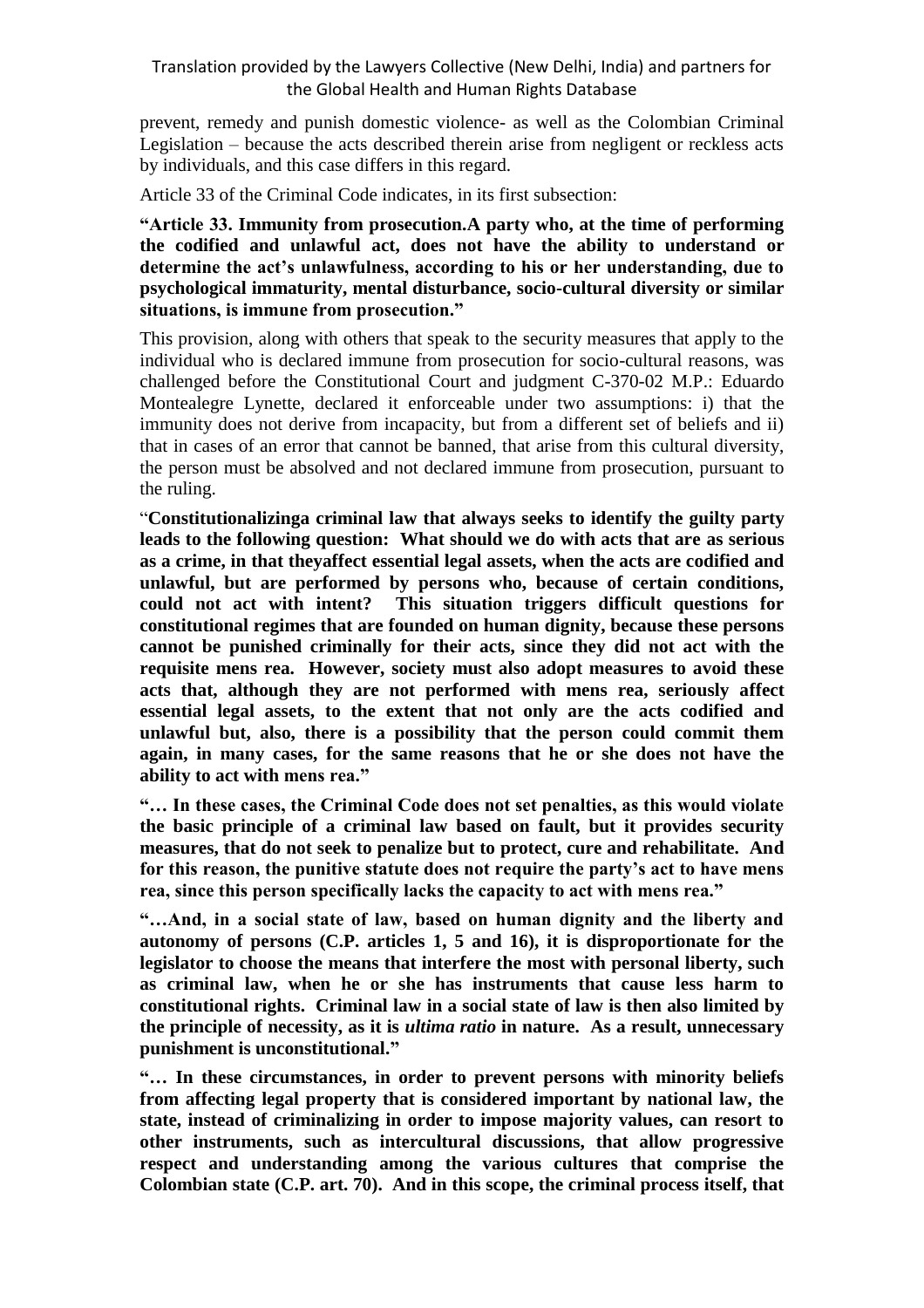#### **eventually leads to a declaration of innocence becauseof an error that has been culturally conditioned or a declaration of immunity from prosecution, can lose its purely punitive connotation and become a privileged space for intercultural dialogue." (Judgment C-370-02 M.P. Eduardo Montealegre Lynett).**

We can reach similar conclusions regarding law 294 of 1996, that describes the acts that constitute offenses against family harmony and unity in its articles 22, 23 and 24, and the respective penalties. Its application is divided with respect to the residents in Colombian territory, as paragraph 2 of article 4 of this law orders that the respective indigenous authority is competent to review domestic violence cases in indigenous communities, developing thereby the special jurisdiction provided by the National Constitution in its article 246.

Thus, we cannot consider the practice of FGM a phenomenon that can be addressed by the two state frameworks, in order to penalize or correct this conduct. Thus, we must declare that this is no criminal act of domestic violence, but, as we have been stating, it is a conduct that violates human rights and that must be subject to a different treatment.

Now, it is one thing not to apply the criminal law, or the law that protects againstdomestic violence against mothers and midwives, for the reasons explained above and it is a different thing to then conclude that state authorities can only address FGM through the actions described by the I.C.B.F, the Ministry of Interior and Justice and the Ombudsman, that limit themselves to "pedagogic, intercultural processes to change the practice." As we shall see below, these are insufficient and ineffective, and slow to prevent the girls of the Emberá – Chamí community from continuing to risk their lives and personal integrity with the argument of respect for ethnic autonomy that, as we have been stating, is a lower constitutional value as compared to the constitutional value of life and other rights with greater weight than the right to diversity.

## **4.2.1 THE LIMITS TO THE RECOGNITION OF INDIGENOUS AUTONOMY**

Having analyzed article 246 of the Political Constitution and the foregoing judgments of the Constitutional Court that specified its scope and application, this court can also peacefully conclude as in the previous point, that the practice of FGM exceeds all limits established on indigenous jurisdiction and the autonomy of ethnic communities, as these limits cover public order rules that protect constitutional values having greater weight than the constitutional principle of ethnic and cultural diversity (Judgment 254 of 1994 M.P. Eduardo Cifuentes Muñoz).

In this judgment, the Court also noted that the greater the preservation of uses and customs, the greater the autonomy that must be recognized. This leads us to bring up a related topic, regarding the level of "contact" of the indigenous Emberá – Chamí community with the rest of Colombian society and, specifically, with the rest of the region's inhabitants.

The indigenous population of the department of Risaralda forms a part of the Emberá – Chamí ethnic group, descendants from the Katios, which belong to the linguistic subfamily of the CHOCOES Indians who comprise a part of the linguistic macro family of the Caribe Indians. (Socioeconomic study by the Chamí community performed by Incora in 1975).

Upon arrival of the settlers to this region, the Chamí community inhabited the medium and lower areas of the San Juan River, as part of the Emberá group, initially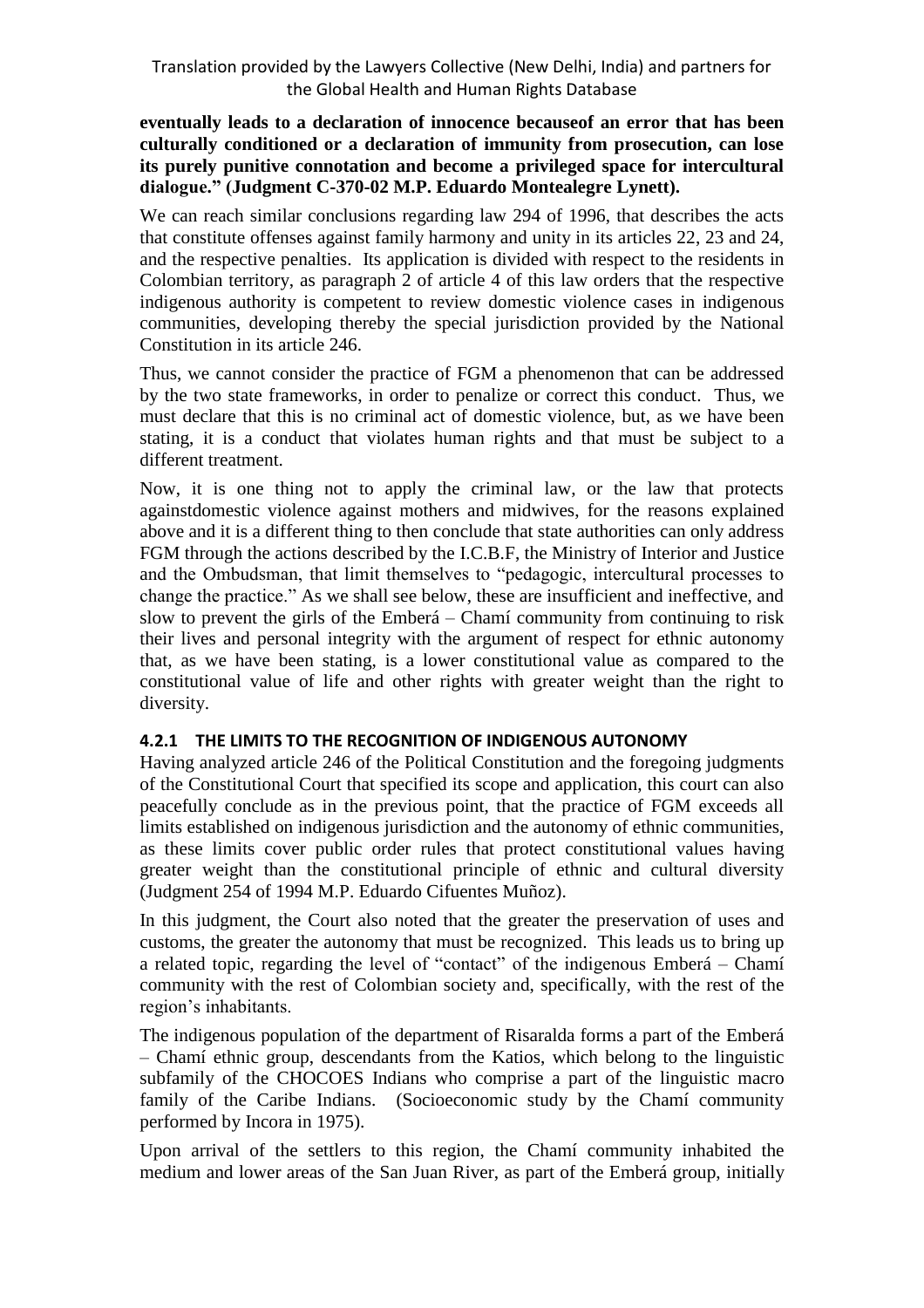traversed the Atrato River and subsequently populated the east and south of the current department of Chocó.

With respect to the historical origin of the indigenous settlers of the department of Risaralda, some researchers refer to three branches or roots:

"The true Chamíes" who inhabited the adjacent territory at the east of the area that they currently inhabit, that were subject to conquest and colonization, through plantations, reductions and settlements.

The second group of Emberá – Chamí originarrived at the region over 100 years ago, following the current of the San Juan River, reaching its source. They currently inhabit the lands from the Mistrató River towards the southwest, at Purembará, the mountain, Inamur, and adjacent areas.

A third group descends from the Catía, from the north (Jardin – Andes) and certain sectors of the interior of Caldas.Today they reside close to Mistrató and San Antonio del Chamí. (Socioeconomic study of the Chamí community – performed by INCORA in 1975).

The Spaniards had difficulty colonizing these indigenous communities, given the fact that they were spread out and they significantly diminished the Indian population as a result of the methods that they used to capture the Indians and force them to work in mines and plantations. In turn, this caused the greater part of the Chamí population to migrate from the eastern section of the western mountain range to its western section – the site where they are settled today.

During the colonial period, between 1593 and 1637, the Spanish crown decided to promote a government policy that sought the creation of Indian reservations – a policy that sought to bring a stop to the annihilation of Indians, facilitate their assimilation and indoctrination and exercise control over taxes. The Indigenous Reservation of San Antonio del Chamí was created during this period.

In mid  $17<sup>th</sup>$  century, the greater part of the Emberá Indians had been converted into taxpayers for the Spanish crown; obligated by Indian brokers, they paid their taxes with corn and by transporting merchandise from Anserma, Caldas to Chocó in order to support mineworkers.

The Spanish founded two gold agencies in this region: San Juan del Chaí, at the site where the Chamí River meets the San Juan River, and San Antonio del Tatamá, at the intersection between the Tatamá River and the San Juan River; the priest, the broker and the Indians inhabited these two villages. The land assigned to the Reservation, covered the current Mistrató municipality, half of Pueblo Rico in Risaralda and a part of the current municipality of Bagadó. (Indian Development Plan Workshop for Risaralda, Government of Risaralda, 1992).

During the mid 18<sup>th</sup> century, San Juan del Chaí was the area's administrative, political and religious center; it had an Assistant Lieutenant, Lieutenant, Captain, General, Greater Justice, Natural Products Broker, Mayor of Mines and a Priest. At this time, the election of the "cacique' [*Indian leader*] gained a great amount of importance. The indigenous society gains a different social structure as compared to the tribal structure, because of the taxes and doctrine imposed on it. Further, the hereditary leadership structure from father to oldest legitimate son began. (The CHAMÍ indigenous community of Pueblo Rico and Mistrató, Risaralda, INCORA, 1992).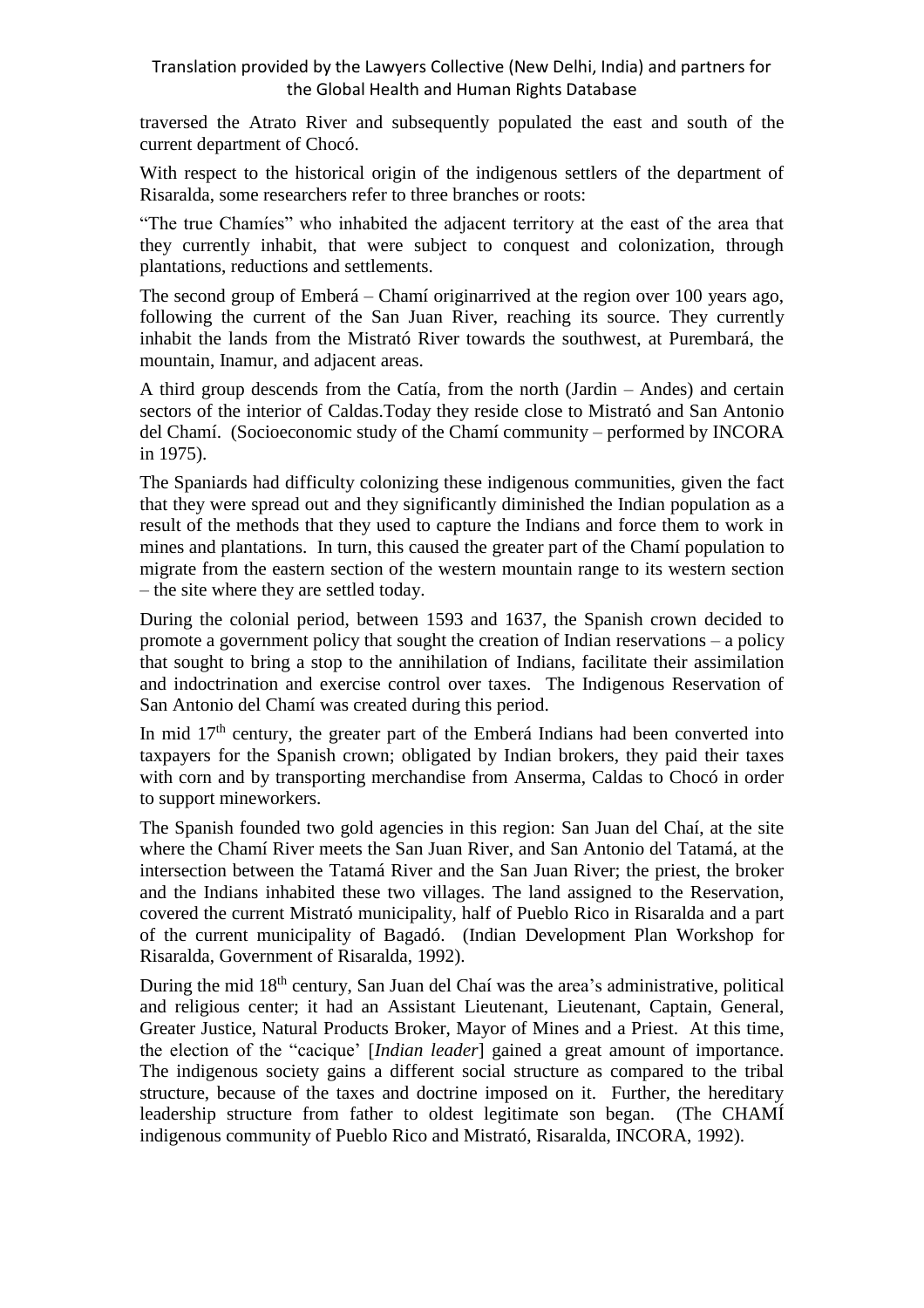The lands occupied by the Chamí community initially belonged to the Cauca government. However, they later passed on to Chocó and later to the Department of Caldas and today, they comprise a part of the Risaralda department.

During the mid  $19<sup>th</sup>$  century, the Emberá – Chamí community was subject to strong religious conversion effortsby catholic priests who set up large evangelization centers in Santa Cecilia, Aguasal, San Antonio del Chamí and Purembará. (Update by socioeconomic study of the Chamí indigenous community of Pueblo Rico and Mistrató of the department of Risaralda, prepared by Uriel Patiño Pavas. Colombian Institute of Agrarian Reform – INCORA regional former Caldas. Pereira, November 1994).

This brief sociological account leads us to conclude that the Emberá – Chamí is a community that shares lands in the Department of Risaralda with Afro- Colombians and descendants of the Indians from Antioquia and Cauca starting 400 years ago in an intense cultural exchange, ended by the almost complete Catholic indoctrination of the last 50 years. Thus, thiscommunity has strong "contacts" with our own. Although they preserve their cultural identity and many of their uses and customs, we cannot understandtheir retention of a use or custom that is as barbaric as FGM, a practice that is "weakly justifiable or admissible" by societies with the lowest levels of intercultural "contacts or proximity" with the modern world, as can be said about certain African or Middle Eastern Societies on the planet.

And precisely with respect to the practice of FGM, the indigenous leaders of the Emberá – Chamí community themselves, at a meeting held with the judges of various municipalities of the indigenous lands, held in Pereira, Risaralda on the  $27<sup>th</sup>$  and  $28<sup>th</sup>$ of May of 2008, stated that they were not sure that the practice was traditional and some of them even admitted that they did not know of it; even Julio Tascon Panche himself, Junior Governor of the Corozal de Quinchia Community, Risaralda, and one of the Jaibaná of the Emberá – Chamí community, said that he did not know of the practice until one year ago, when it came out in public and only because he "forced his wife to tell him the truth" about the practice and admit that she performed it on their five daughters (p. 68).

The indigenous leaders said that they were not aware of the practice and they admitted that it puts the lives of the community's girls at risk. They noted that public opinion must recognize that the indigenous leaders were committed to defending human rights, and especially the rights of children who are the hope and the future of their indigenous communities. (Presentation of Mr. Jorge Ulises Velez Osorio, Vice-Councilmembers of the Indigenous Regional Council of Risaralda, CRIR – p. 69).

The indigenous leaders never claimed that the FGM practice was a respectable or defensible custom in their community. On the contrary, they recognized that it was inappropriate. For this reason, we should ask ourselves whether we are analyzing a practice that should be tolerated or allowed or subjected to a long transformation process and not an immediate ban.

The indigenous leaders were even more concerned about the interference with their own matters and they demanded that it should be they and their community who resolves the matter (Presentation of Willian Nayaza Enebia, General Education Coordinator and Member of the Emberá – Chamí Indigenous Community of Mistrató and Baarlan Diaz Ibarra, member of the Indigenous Community and secretary of  $C.R.I.R. - p. 69$ .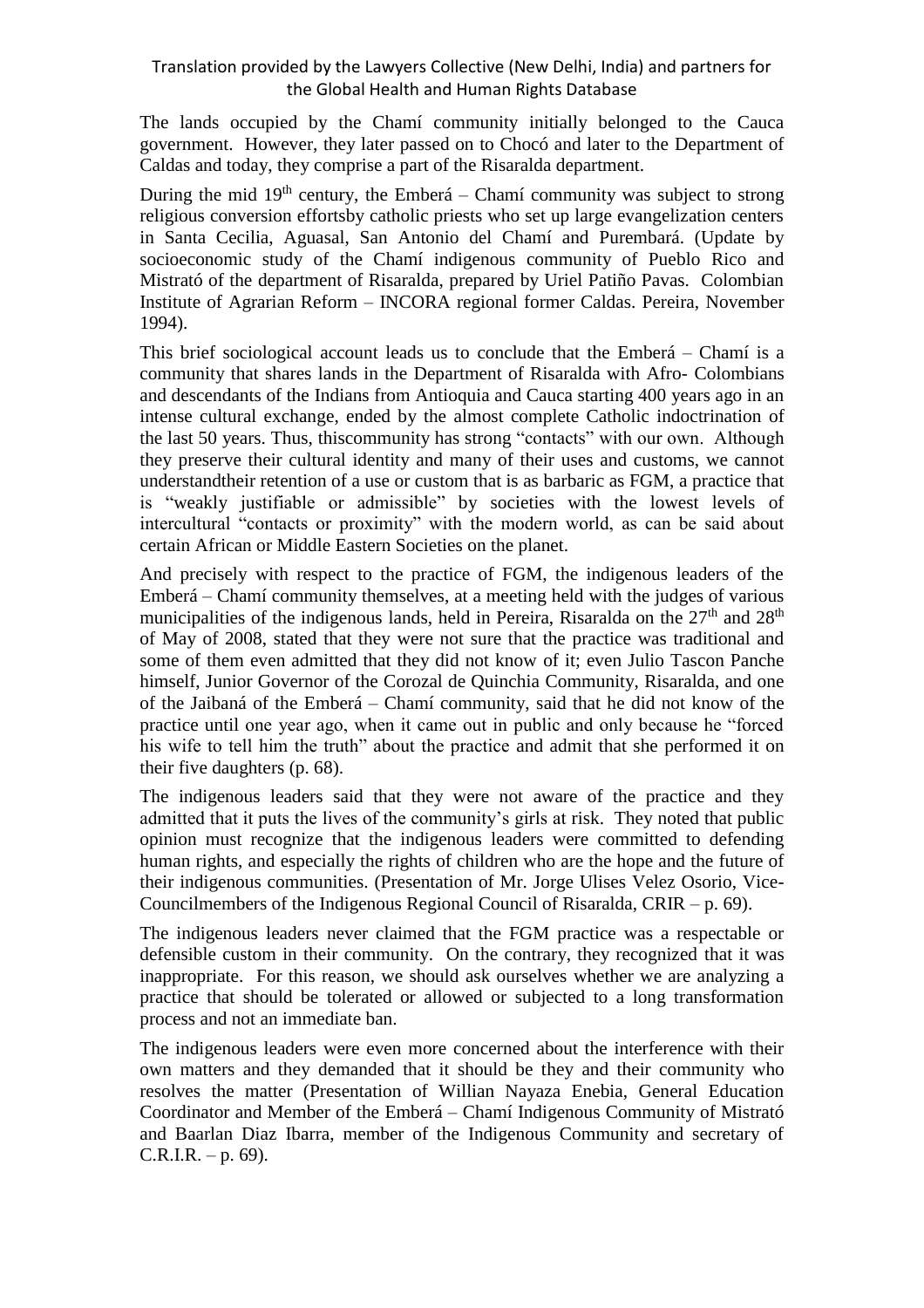As the indigenous leaders themselves are open, from their "cosmovision" to eschew the practice as part of their cultural identity, we should conclude that this is not one of the customs that support, per the Court's resolution, their statement that as uses and customs are preserved over a longer time, the greater the autonomy that should be granted to the communities.

Now, if, as we have concluded, the practice violates one or many of the four referenced minimum standards, we find ourselves before the situation that an indigenous authority cannot, not even the Emberá – Chamí community themselves, decide on this subject alone, because they are part of the residents of the Colombian State. As such, they must abide by the Constitution and admit that public order rules that protect constitutional values that are more senior than the principle of autonomy (violated by FGM) also have greater weight than the constitutional right to ethnic and cultural diversity.

Thus, the words of the Social Researcher, Attorney, Professor of Constitutional Law, Principles and Values of Universidad Andina, Dr. Jose Daniel Trujillo Arcila also ring true, when he states:

**"In a civilized world, given a culture that is highly primitive in certain cases, but is also westernized, penetrated by modern inventions such as television, cellular phone, the consumption of distilled alcohol in our capital cities, as we have personally observed, with constant travel from their territory to the city or coffee fields and subsequent return to their original lands, we cannot accept when in advanced models of civility, poor treatment or torture violates the right to a dignified life, under the pretext of protection of traditional methods"** and

**"We cannot allow horrific forms of mutilation even when they are performed under the pretext of respect for autonomy and ethnic diversity, regardless of their reasoning or justification. More so even when these procedures breach the most elemental protocols of asepsis, absence of pain, pre-surgical control – given the danger of losing a life that barely begins or the deterioration of its future quality, or other consequences" (p. 92).** 

Since FGM threatens the lives and personal integrity of indigenous girls, it violates fundamental constitutional rights that are senior tothe constitutional values of ethnic diversity. Thus, we cannot uphold the autonomy of the indigenous community in said matter. FGM threatens man's most precious assets, composed of the right to life and other constitutional rights that are recognized by international conventions, as explained in points 3.4 and 3.5 regarding the fact that the uses and customs of an indigenous community have priority over dispositive legal rules, but not over those rights with greater weight, pursuant to judgment T-349 of 1996 (MP Carlos Gaviria Diaz).

## **4.3 ATTITUDE OF THE COLOMBIAN AUTHORITIES, INCLUDING INDIGENOUS AUTHORITIES, TOWARDS FGM**

If the majority of the above conclusions apply, we should review the statements of doctor Nancy Haydee Millán Echeverría – a nutritionist with a Masters degree in Anthropology – Officer of the Colombian Institute of Family Wellbeing – official letter ofi108-5787-DET-1000 dated February 29 of two thousand and eight (2008) addressed to the court by Mr. Edilberto Herrera Cañon, Assistant Director of Indigenous Affairs of the Ministry of Interior and Justice of the Republic of Colombia; official letter 4080 – 0164 dated February 14 of two thousand and eight (2008) addressed to the court by Dr. Gabriel Muyuy Jacanamejoy – Assistant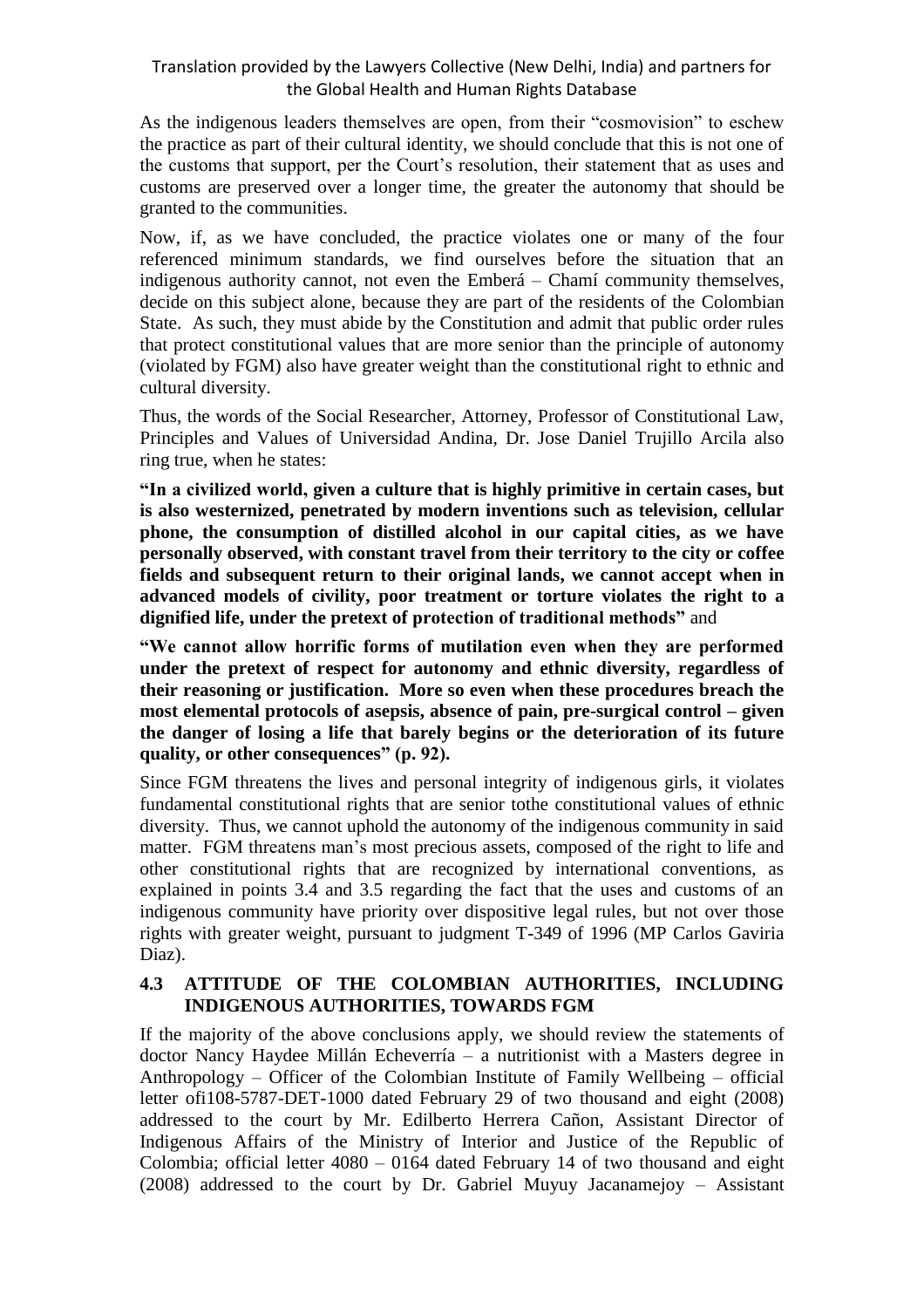Defender for Indians and Ethnic Minorities and the Assistant Defender for the Rights of the Child, Women and Youth of the Ombudsman's Office; and the opinion of Dr. Jose Daniel Trujillo Arcila, Professor of Constitutional Law, Principles and Values of *Universidad Andina,* Pereira Section, regarding their legal assessment of the practice under Constitutional and International Humanitarian Law. They have conflicting views regarding what the attitude of state authorities should be towards the practice.

Under the assessment of the referenced entities, the practice should be changed. Hence, the statements of Millán Echeverría: **"We can only put a process into practice such as the one that is already being performed – one that uses intercultural dialogue to bring about the conditions to change a practice that violates constitutional principles"** (p. 79).

Dr. Herrera Cañon of the Ministry of Interior and Justice believes that, under the constitution and international treaties and agreements signed by Colombia, we must implement an institutional strategy that includes indigenous authorities, "to transform a practice on the basis of a pedagogic and reflexive process that covers the historic memory of these indigenous communities; such that, through a detailed review of their own cultural beliefs and via the active participation of indigenous women, they can decide on cultural change and the progressive modification of the practice. We note that by "modification" we mean the ability to alter certain particularitiesof the practice, preserving its cultural content and underlying social principles, from the particular beliefs of the communities. In other words, we must promote a replacement of mutilation by behavior that does not injure women's integrity and that preserves the entire symbolic content of the current practice." (p. 62).

Doctors Muyuy Jacanamejoy and Hurtado Saenz of the Ombudsman, in listing this entity'sefforts to address FGM, state that they seek to **"change it so that it does not affect the physical integrity of the Emberá – Chamí girls, via a process that is in harmony with the culture and beliefs of this people."** They believe that only then would they would satisfy article 7 of the political constitution, as it specifies that the state recognizes and protects the ethnic and cultural diversity of the Colombian nation. Further, under this principle, the project must harmonize recognition of the collective rights of indigenous peoples with the priority of the rights of girls, under international treaties and the domestic legal framework (p. 49).

In turn, we received the document submitted by Dr. Agustin Conde, a specialist in gynecology-obstetrics and epidemiology of the *Universidad del Valle,* members of the International Federation of Obstetricians and Gynecologists. Given the delay of the world's governments in implementing efficient measures to eliminate the practice, they first designated February 6<sup>th</sup> of each year as the "INTERNATIONAL DAY FOR ZERO TOLERANCE OF FGM" and they call for the immediate and urgent elimination of this practice. This document describes the practice in the world, noting the large number of the female population that has been subjected to the practiceas well as the population that runs a risk of experiencing it each year; [the document] describes the immediate and long-term consequences of the practice; invites the governments to immediately ratify or put a convention on the elimination of all forms of discrimination against women into practice; calls on state authoritiesand nongovernmental organizations to promote and support measures to eliminate the practice and strongly opposes the medicalization of the practice; in other words, that we admit the practice through surgical methods in a supposed effort to decrease its risks. Because of tis importance, and as the court considers that this is the attitude that state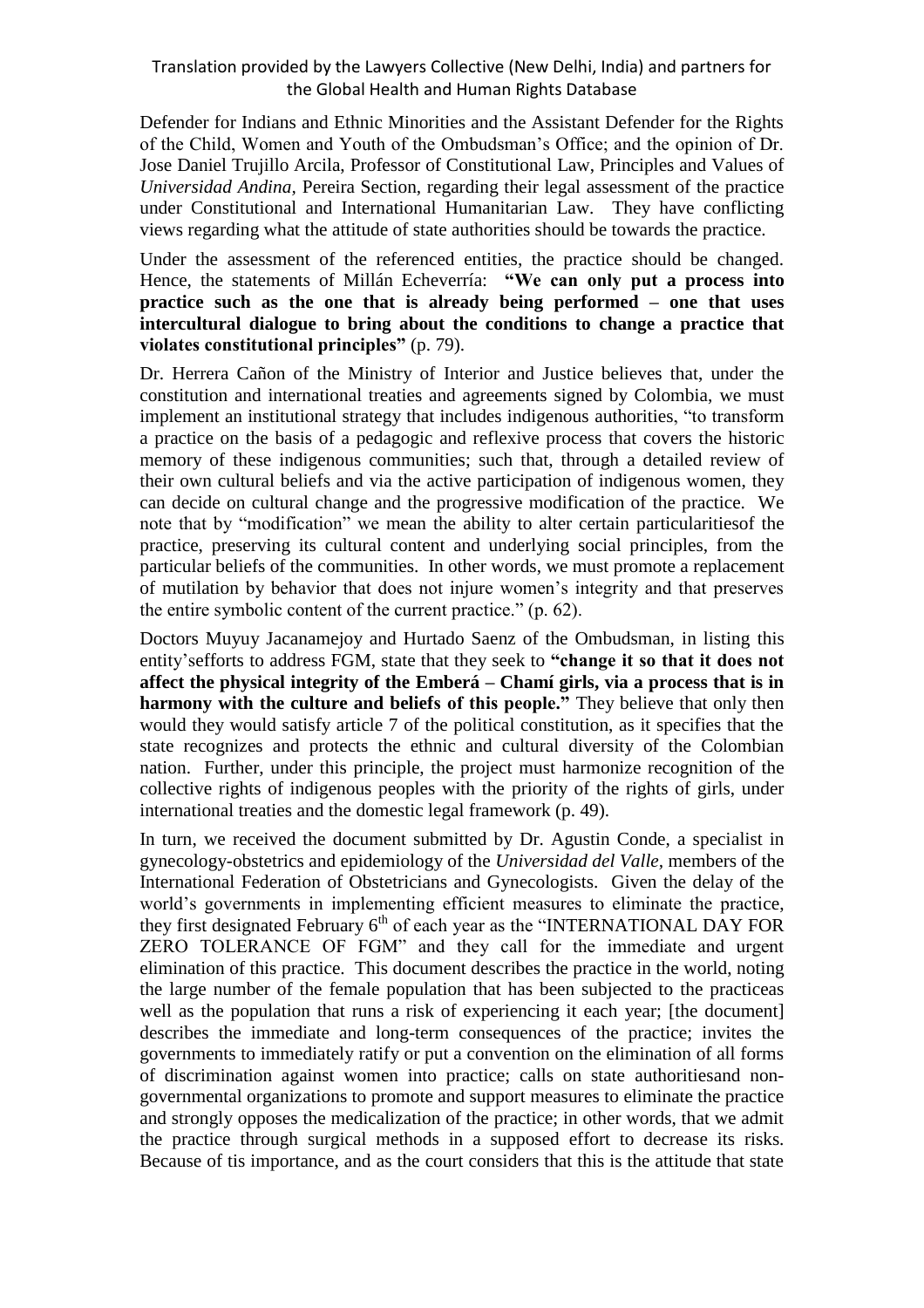authorities should adopt, including indigenous authorities, we transcribe the referenced document in its integrity:

The International Day of Zero Tolerance to Female Genital Mutilation (FGM) is held each 6 February.

The International Federation of Gynecologists and Obstetricians (F.I.G.O.) reaffirms its position regarding the need to eliminate female genital mutilation.

Female Genital Mutilation or "Female Genital Cutting" as it is sometimes called, continues to be an important public health problem that affects the health of women and girls worldwide. It is common in 28 countries in Asia and the Middle East.

Between 100 and 140 million girls and women worldwide have been subjected to this harmful practice and close to three million girls and women run the risk of being subjected to this procedure each year.

The serious health consequences of Female Genital Mutilation are a reason for great concern of the International Federation of Gynecologists and Obstetricians (F.I.G.O.), because of the risk of immediate complications, including acute pain, shock, hemorrhage, tetanus, septicemia, bladder retention, ulceration of the genital region and adjacent lesions in the genital tissue.

The long-term consequences include a greater risk of maternal morbidity, recurrent bladder and urinary tract infections, cysts, infertility and adverse psychological and sexual consequences. There is a greater risk of neonatal death of babies born to mothers who have been subjected to female genital mutilation.

In 1994, the General Assembly of the International Federation of Gynecologists and Obstetricians (F.I.G.O.) approved a resolution that invites associations of Obstetricians and Gynecologists around the world to work to eliminate Female Genital Mutilation.

In this resolution, F.I.G.O.:

INVITES Member Societies to:

URGE their governments to ratify the Convention on the Elimination of ALL Forms of Discrimination Against Women, if they have not already done so, and to ensure the implementation of the articles of the Convention, if the Convention has already been ratified.

URGE their governments to take legal and/or other measures to render this practice socially unacceptable by all sectors and groups in society.

COLLABORATE with national authorities, non-governmental and intergovernmental organizations to advocate, promote and support measures aiming at the elimination of female genital mutilation.

RECOMMENDS that obstetricians and gynecologists:

EXPLAIN the immediate dangers and long-term consequences of female genital mutilation to religious leaders, legislators and decision makers.

EDUCATE health professionals, community workers and teachers about this harmful traditional practice.

SUPPORT those men and women who want to end the practice in their families or communities.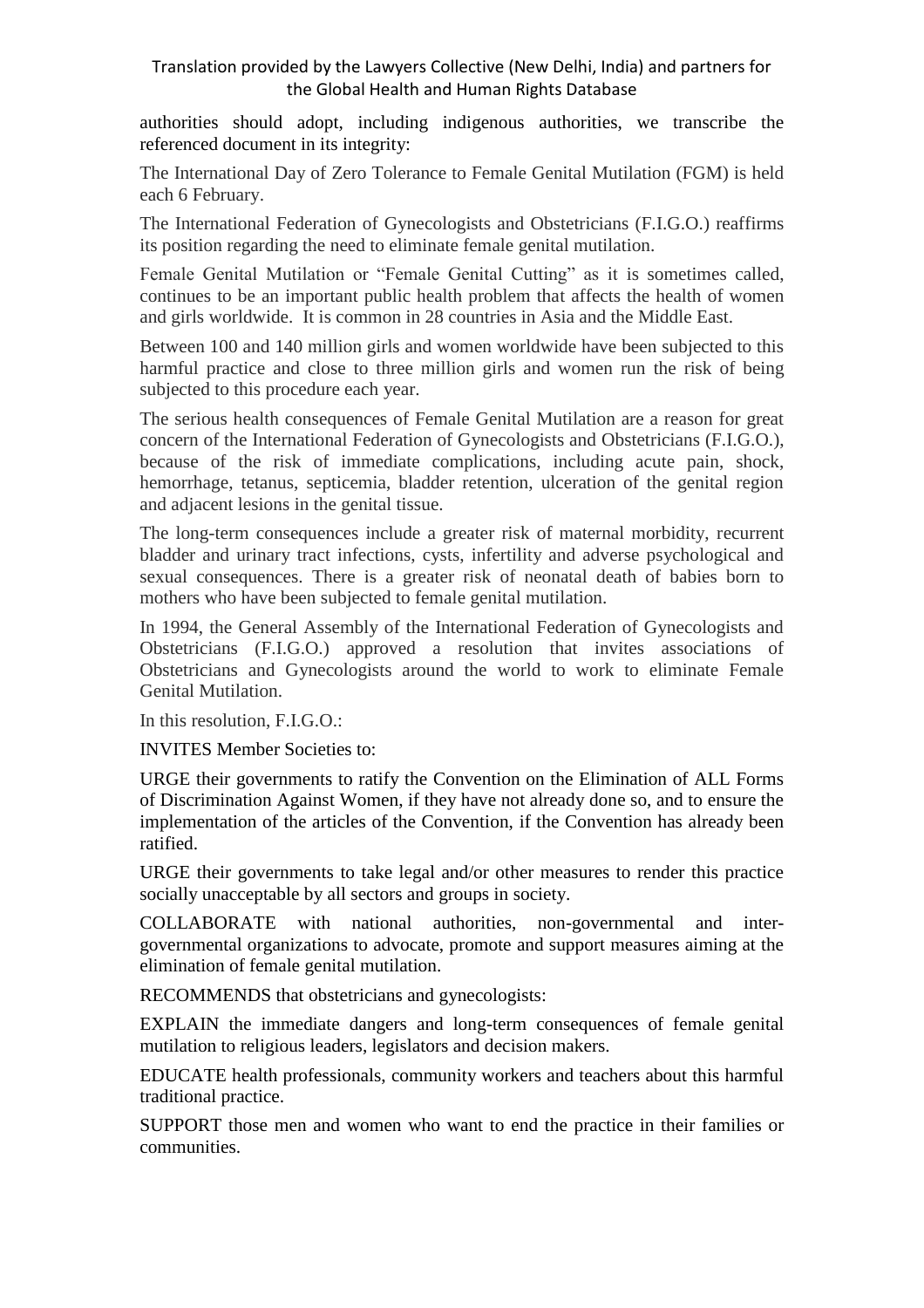ASSIST in research for the documentation of the prevalence of the practice and its harmful consequences.

OPPOSEany attempt to medicalize the procedure or to allow its performance, under any circumstances, in health establishments or by health professionals.

Throughout the years, the General Assembly of the International Federation of Gynecologists and Obstetricians (F.I.G.O.) has adopted a series of resolutions demanding the elimination of Female Genital Mutilation, namely:

-Violence against women (Copenhagen, 1997)

- Women's rights with respect to sexual and reproductive health (Washington D.C., 2000)

- Women's sexual and reproductive rights – A social responsibility of Obstetricians and Gynecologists (Santiago, 2003).

- Ethical and professional responsibility of Obstetricians and Gynecologists in sexual and reproductive matters (Santiago, 2003).

Progress towards the elimination of Female Genital Mutilation has been slow.

The growing participation of healthcare professionals in the practice is a great cause for concern and F.I.G.O. reaffirms its firm position against its medicalization and promotes the inclusion of legislative measures and professional regulations to prevent it from continuing.

Coordinating multiple national and international efforts in support of abandonment of the practice, as an important contribution to the achievement of the millennium's development objectives on gender quality, women's rights, reducing child mortality and improving maternal health (end of document). – pp. 96 and 97. [TN: Unofficial translation]

As specified in other sections of this providence – FGM is an indigenous custom that, because of its characteristics, threatens constitutional values that are higher than those related to the right to recognition of ethnic diversity and, as a result, the former has priority. Thus, the efforts geared towards transforming the practice via pedagogic processes, as referenced by the foregoing entities, the I.C.B.F., the Ministry of Interior and Justice and the State Ombudsman, are insufficient and ineffective because, while they would trigger this pedagogic process, the Emberá – Chamí girls continue running the risk of losing their lives.

Having observed the agreement signed by the Emberá – Chamí indigenous authorities of the Mistrató and Pueblo Rico municipalities and local institutions that are competent to defend and guarantee the rights of the children population, signed in Pereira on November 6, 2007, we note that it specifies the following in its numeral 1:

**"1. – The indigenous authorities shall instruct their communities, especially women and midwives, that women and girls cannot die or become ill on account of the "practice". In the event that a girl gets sick or dies from the "practice," the mother and the midwife shall be sued by the Reservation's justice; in the event that this justice does not prosper, the case shall be brought before the ordinary justice."** 

Thus, the agreement cannot allow mutilated girls to get sick or die, and therefore, it gives instructions to prevent this from happening, as if the immediate consequences of the "practice" depended on the good will and adoption of certain instructions (the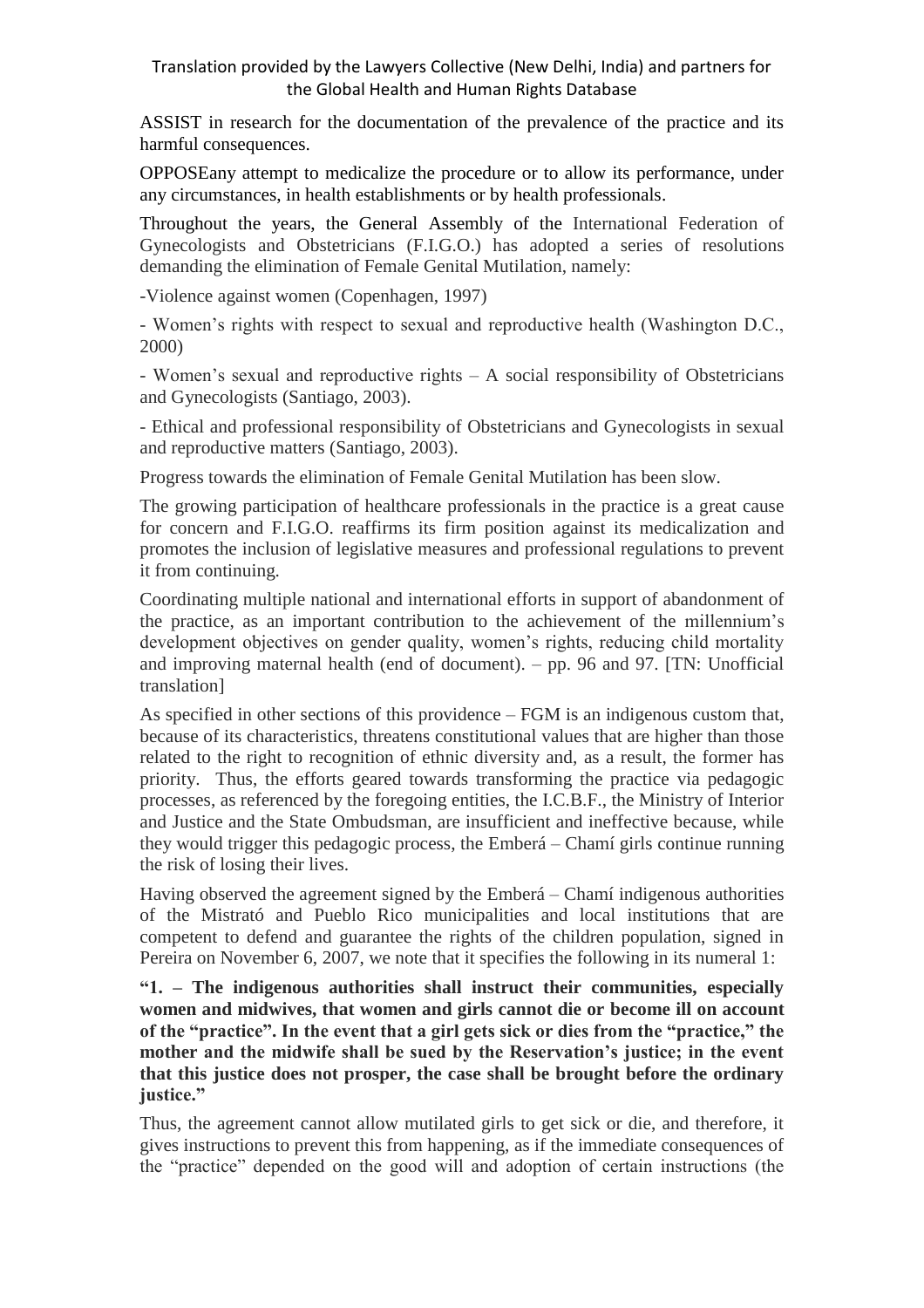agreement does not say which ones) and these consequences did not turn on the fact of the cutting of the clitoris. This agreement is absurd and has no logical support from a medical-scientific perspective.

In the agreement's second point, indigenous authorities commit to instructing their communities to send any girl who shows affectations to the closest healthcare center, in order to prevent complications and risk of death. In the following subsections, the agreement sets up a monitoring system among indigenous authorities, police inspectors and the Colombian Institute of Family Wellbeing, in order to monitor the cases that arise. The agreement ends by stating that the communities shall perform the pedagogic sensitivity, reflection and transformation process for the cultural practice, without prejudice to giving proper treatment to the affected girls (pp. 6, 7, and 8).

It is clear that, for the indigenous authorities and the representatives of entities charged with protecting children's rights in Colombia (as explained at court), this agreement satisfies women and children's expectations for rights pursuant to the National Constitution and international agreements. However, this is false. The procedures established therein, for example, did not work in the cases of the girls M.B. of 17 days of age, who was treated on December 7, 2007 and A.N.M. and S.N.M. of 16 days of age, who were treated on December 14, 2007 at local hospital San Rafael de Pueblo Rico, Risaralda. In other words, over a month after the agreement was signed, (see the epidemiological charts at pp. 3, 4 and 5) the procedure contemplated in the agreement was not applied. This is apparent because on April 1, 2008, the date that the judges met with the indigenous authorities in Pereira, Risaralda, noted in another section of this ruling, neither the indigenous authorities, nor the I.C.B.F., nor the State Ombudsman at that, knew of the case until the court informed them of its existence.

The above leads us to conclude that this agreement is no assurance that the lives and physical integrity of the girls of the Emberá – Chamí Risaralda community will be defended. Thus, we must conclude that the Colombian entities that signed the agreement, including indigenous authorities, were not satisfying their constitutional obligations to defend the lives, honor and property of the inhabitants of our national territory.

We repeat, while we apply pedagogic and intercultural proceedings to change this practice, many girls shall be subjected to the threat of losing their lives and suffering the horrific consequences of a barbaric practice that violates human rights.

We cannot understand how, despite a conduct that is qualified by entities and persons in these proceedings as a practice that violates human rights, and further, having concluded that indigenous autonomycarries less weight than the constitutional rights to life and personal integrity, these entities only seek to attempt to change the practice, when instead, the only admissible decision given international human rights treaties is the practice's immediate and urgent elimination.

However, once the practice has been banned completely, the authorities should not resort to criminal penalties against mothers or midwives who violate the ban, applied by indigenous authorities or the Colombian state. For this reason, we explained the nonexistence of individual criminal responsibility when a practice is a cultural custom. However, the practice must be banned and, when someone disobeys that practice, then pedagogic proceedings, intercultural dialogues should apply, as well as other procedures that anthropologists, sociologists and social workers wisely devise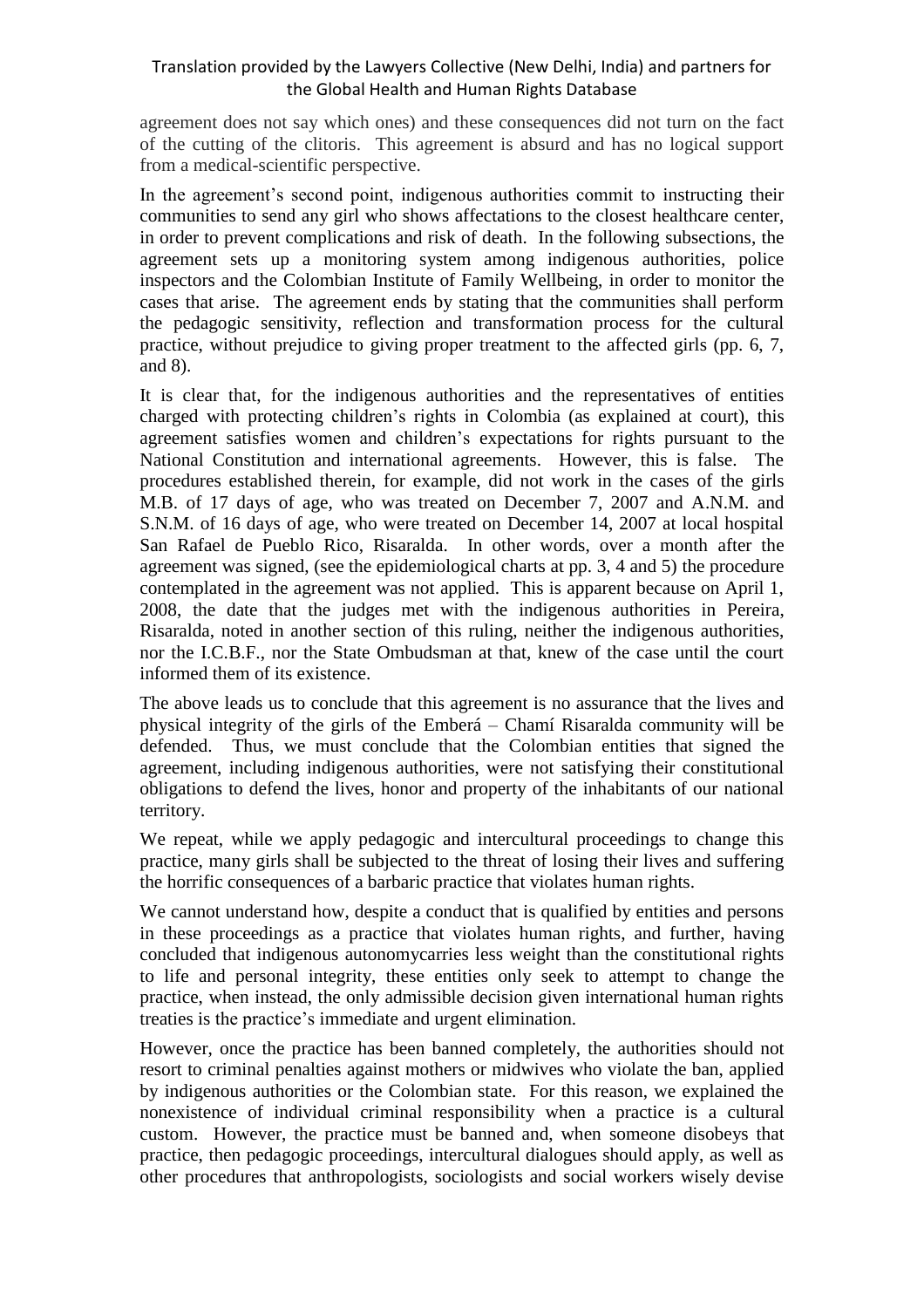using their excellent competence, as they seek to formulate a policy geared not towards changing a practice, but providing sociocultural treatment to parties who disobey the ban. This is in line with the different treatments mentioned by the Court in judgment C-370 of 2002, above.

On the merits of the foregoing, the Municipal Court of Pueblo Rico, Risaralda,

# **RESOLVES:**

**First**: Declares that in this case, Family Protection Measures do not apply, in light of law 294 of 1996, in favor of minor children M.B., A.N.M. and S.N.M. and against their mothers, because the mutilation that they were subjected to is not a matter that can be resolved through criminal and family protection law, as explained in our reasoning.

**Second**: Abstains from ordering Family Protection Measures in this case.

**Third**: Declares that the practice of Female Genital Mutilation performed in the Emberá – Chamí indigenous community of the department of Risaralda is a barbaric and inhumane practice that violates the rights of the women and girls of that community, and is arbitrary and unjustifiable. It disregards the National Constitution and International Human Rights Treaties signed by Colombia.

**Fourth**: Declares that the rights that were violated and were disregarded to the detriment of the girls of the Emberá – Chamí indigenous community of the department of Risaralda, on account of their female genital mutilation, the right to life and personal integrity, contemplated in the National Constitution and international treaties have greater weight and, as a consequence, override the constitutional rights derived from the respect for cultural diversity and autonomy of indigenous peoples, pursuant to the Constitutional Court's interpretation of the applicability of article 246 of the National Constitution.

**Fifth**: Declares that the efforts of the indigenous authorities, the Ministry of Interior and Justice, the State Ombudsman and the Colombian Institute of Family Wellbeing are insufficient, ineffective, slow, tolerant and innocuous to defend the lives and personal integrity of the girls of the Emberá – Chamí indigenous community of the department of Risaralda, in light of the Female Genital Mutilation practice in that community.

**Sixth:** Requests that Colombian state authorities: President of the Republic of Colombia; Governor of the Department of Risaralda; Municipal Mayor of Pueblo Rico, Risaralda; Municipal Mayor of Mistrató, Risaralda; Senior Governor of the Unified Indigenous Reservation Emberá – Chamí of the San Juan River of Pueblo Rico, Risaralda; Senior Governor of the Indigenous Gito-Docabu Reservation; Senior Councilmember of the Indigenous Regional Council of Risaralda (C.R.I.R.) or those who are represented by those positions issue the administrative acts, decrees, resolutions, agreements or orders that are necessary to immediately and urgently ban the practice of female genital mutilation in the community of Emberá – Chamí of the department of Risaralda.

**Seventh**: Orders the Ministry of Interior and Justice, the State Ombudsman and the Colombian Institute of Family Wellbeing, I.C.B.F. to adopt the policies and efforts that effectively lead to the urgent and immediate elimination of the practice of female genital mutilation in the Emberá – Chamí indigenous community of the department of Risaralda.